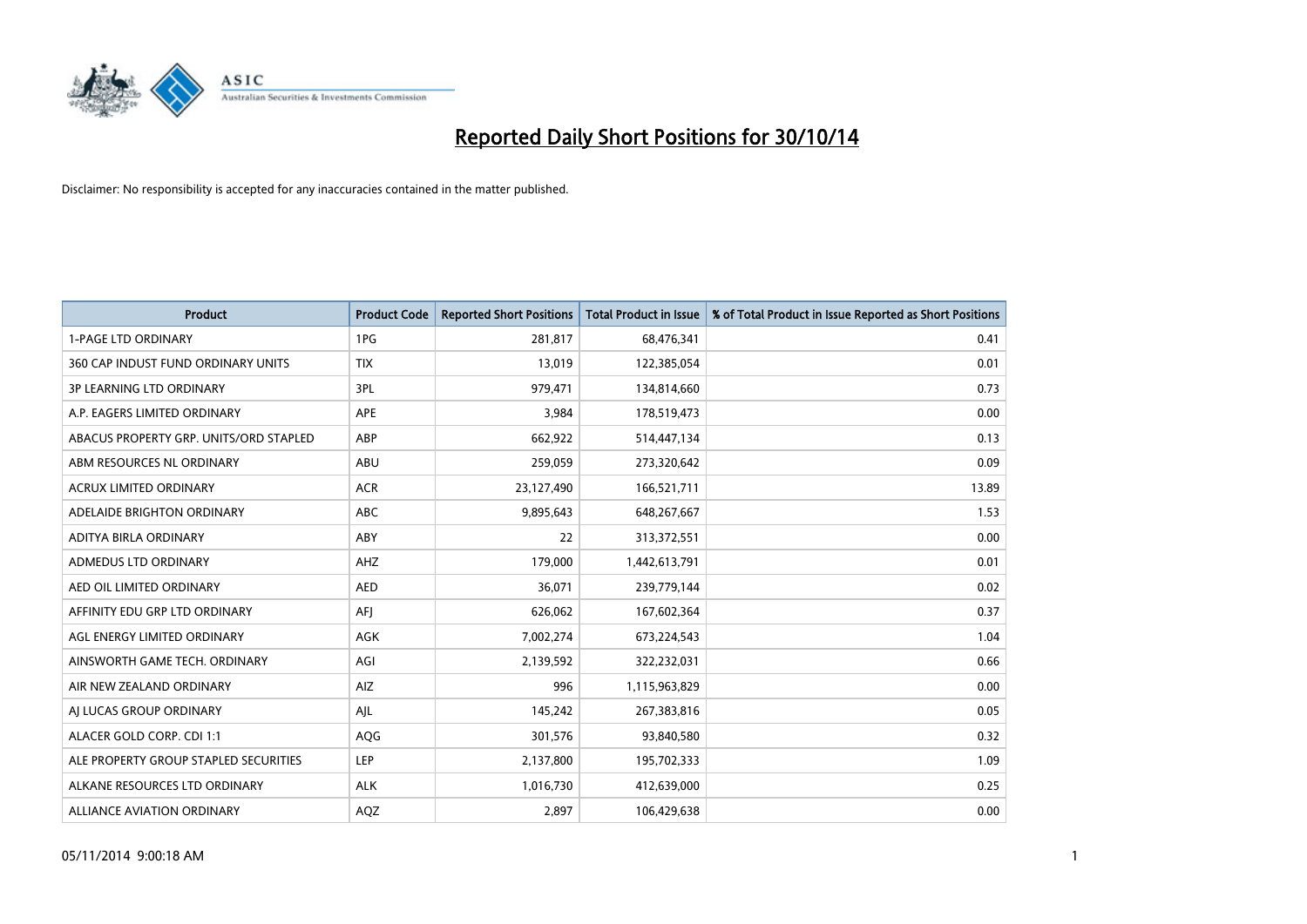

| <b>Product</b>                          | <b>Product Code</b> | <b>Reported Short Positions</b> | <b>Total Product in Issue</b> | % of Total Product in Issue Reported as Short Positions |
|-----------------------------------------|---------------------|---------------------------------|-------------------------------|---------------------------------------------------------|
| ALS LTD ORDINARY                        | <b>ALQ</b>          | 28,091,476                      | 397,795,796                   | 7.06                                                    |
| ALTIUM LIMITED ORDINARY                 | ALU                 | 119,971                         | 129,272,762                   | 0.09                                                    |
| ALUMINA LIMITED ORDINARY                | <b>AWC</b>          | 55,695,463                      | 2,806,225,615                 | 1.98                                                    |
| AMCOM TELECOMM, ORDINARY                | AMM                 | 4,275,308                       | 266,399,148                   | 1.60                                                    |
| AMCOR LIMITED ORDINARY                  | AMC                 | 7,160,819                       | 1,206,684,923                 | 0.59                                                    |
| AMP LIMITED ORDINARY                    | AMP                 | 21,771,144                      | 2,957,737,964                 | 0.74                                                    |
| ANSELL LIMITED ORDINARY                 | <b>ANN</b>          | 6,383,450                       | 153,111,574                   | 4.17                                                    |
| ANTARES ENERGY LTD ORDINARY             | AZZ                 | 194,581                         | 255,000,000                   | 0.08                                                    |
| ANZ BANKING GRP LTD ORDINARY            | ANZ                 | 14,671,696                      | 2,756,627,771                 | 0.53                                                    |
| APA GROUP STAPLED SECURITIES            | <b>APA</b>          | 14,873,228                      | 835,750,807                   | 1.78                                                    |
| APN NEWS & MEDIA ORDINARY               | <b>APN</b>          | 660,882                         | 1,029,041,356                 | 0.06                                                    |
| AQUARIUS PLATINUM. ORDINARY             | <b>AOP</b>          | 2,696,877                       | 1,465,473,903                 | 0.18                                                    |
| AQUILA RESOURCES ORDINARY               | <b>AQA</b>          | 13,583                          | 411,804,442                   | 0.00                                                    |
| ARAFURA RESOURCE LTD ORDINARY           | <b>ARU</b>          | 2,000                           | 441,270,644                   | 0.00                                                    |
| ARB CORPORATION ORDINARY                | <b>ARP</b>          | 1,332,460                       | 72,505,302                    | 1.84                                                    |
| ARDENT LEISURE GROUP STAPLED SECURITIES | AAD                 | 1,520,467                       | 438,666,245                   | 0.35                                                    |
| ARENA REIT. ORDINARY UNITS              | <b>ARF</b>          | 88,485                          | 211,495,653                   | 0.04                                                    |
| ARISTOCRAT LEISURE ORDINARY             | ALL                 | 1,085,230                       | 630,022,253                   | 0.17                                                    |
| ARRIUM LTD ORDINARY                     | ARI                 | 72,101,279                      | 2,937,293,755                 | 2.45                                                    |
| ASALEO CARE LIMITED ORDINARY            | AHY                 | 7,964,255                       | 603,469,434                   | 1.32                                                    |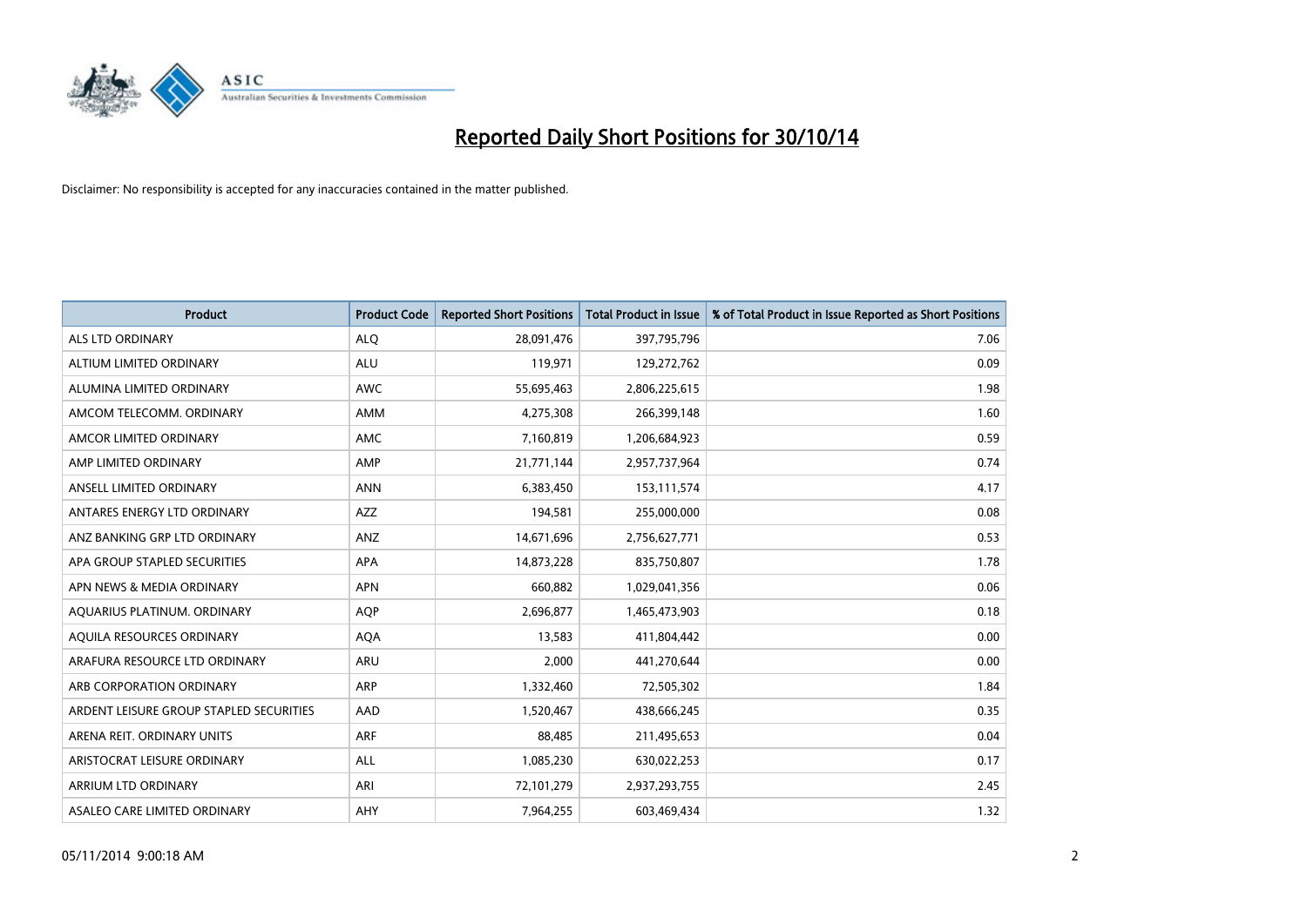

| <b>Product</b>                            | <b>Product Code</b> | <b>Reported Short Positions</b> | <b>Total Product in Issue</b> | % of Total Product in Issue Reported as Short Positions |
|-------------------------------------------|---------------------|---------------------------------|-------------------------------|---------------------------------------------------------|
| ASCIANO LIMITED ORDINARY                  | <b>AIO</b>          | 4,705,639                       | 975,385,664                   | 0.48                                                    |
| ASHLEY SERVICES GRP ORDINARY              | ASH                 | 232,362                         | 150,000,000                   | 0.15                                                    |
| ASPEN GROUP ORD/UNITS STAPLED             | <b>APZ</b>          | 134,474                         | 113,183,450                   | 0.12                                                    |
| ASTRO JAP PROP GROUP STAPLED US PROHIBIT. | AJA                 | 175,659                         | 67,211,752                    | 0.26                                                    |
| ASX LIMITED ORDINARY                      | ASX                 | 5,329,084                       | 193,595,162                   | 2.75                                                    |
| ATLAS IRON LIMITED ORDINARY               | <b>AGO</b>          | 114,356,332                     | 919,475,619                   | 12.44                                                   |
| ATRUM COAL NL ORDINARY                    | ATU                 | 87,195                          | 162,459,242                   | 0.05                                                    |
| AUCKLAND INTERNATION ORDINARY             | <b>AIA</b>          | 62,289                          | 1,190,484,097                 | 0.01                                                    |
| AURIZON HOLDINGS LTD ORDINARY             | AZJ                 | 2,928,251                       | 2,137,284,503                 | 0.14                                                    |
| AUSDRILL LIMITED ORDINARY                 | <b>ASL</b>          | 21,135,995                      | 312,277,224                   | 6.77                                                    |
| AUSENCO LIMITED ORDINARY                  | AAX                 | 1,010,126                       | 168,449,799                   | 0.60                                                    |
| AUSNET SERVICES STAPLED SECURITIES        | <b>AST</b>          | 34,448,045                      | 3,425,244,162                 | 1.01                                                    |
| AUST INDUSTRIAL REIT UNIT                 | ANI                 | 204,314                         | 96,288,031                    | 0.21                                                    |
| <b>AUSTAL LIMITED ORDINARY</b>            | ASB                 | 882,833                         | 346,379,377                   | 0.25                                                    |
| AUSTBROKERS HOLDINGS ORDINARY             | <b>AUB</b>          | 72,246                          | 61,712,763                    | 0.12                                                    |
| AUSTEX OIL LIMITED ORDINARY               | <b>AOK</b>          | 62,000                          | 558,571,402                   | 0.01                                                    |
| AUSTIN ENGINEERING ORDINARY               | ANG                 | 1,033,127                       | 84,274,004                    | 1.23                                                    |
| AUSTRALAND PROPERTY STAPLED SECURITY      | <b>ALZ</b>          | 4,746                           | 581,797,922                   | 0.00                                                    |
| AUSTRALIAN AGRICULT, ORDINARY             | AAC                 | 5,026,512                       | 532,474,721                   | 0.94                                                    |
| AUSTRALIAN FOUNDAT. ORDINARY              | AFI                 | 100                             | 1,086,070,669                 | 0.00                                                    |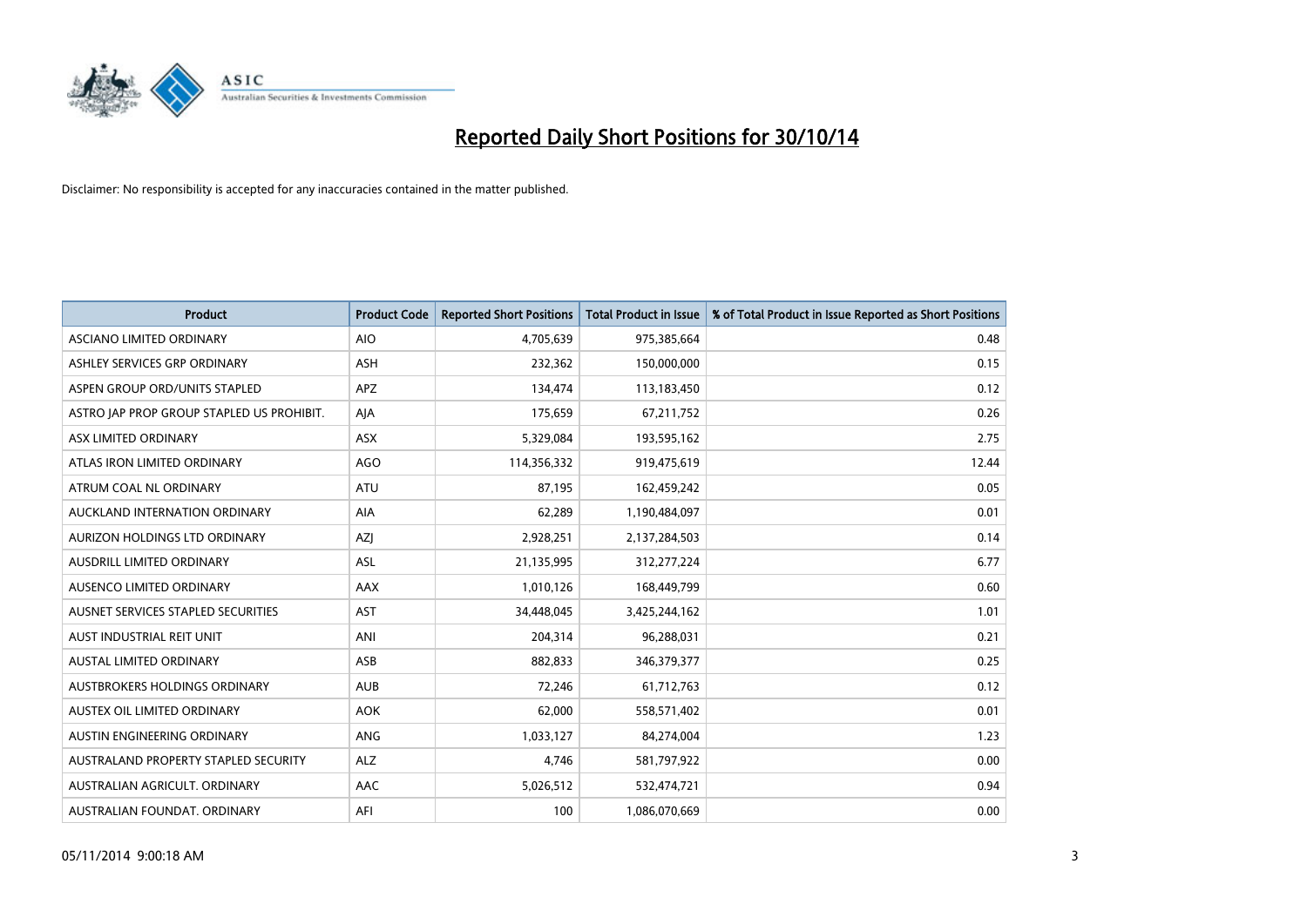

| <b>Product</b>                   | <b>Product Code</b> | <b>Reported Short Positions</b> | <b>Total Product in Issue</b> | % of Total Product in Issue Reported as Short Positions |
|----------------------------------|---------------------|---------------------------------|-------------------------------|---------------------------------------------------------|
| AUSTRALIAN PHARM, ORDINARY       | API                 | 10,568,438                      | 488,115,883                   | 2.17                                                    |
| AUSTRALIAN UNITED IN ORDINARY    | AUI                 | 526                             | 109,250,613                   | 0.00                                                    |
| AUTOMOTIVE HOLDINGS ORDINARY     | AHE                 | 2,560,032                       | 306,437,941                   | 0.84                                                    |
| AVANCO RESOURCES LTD ORDINARY    | AVB                 | 3,220,992                       | 1,661,675,855                 | 0.19                                                    |
| AVEO GROUP STAPLED SECURITIES    | AOG                 | 4,655,232                       | 499,611,460                   | 0.93                                                    |
| AWE LIMITED ORDINARY             | AWE                 | 1,984,950                       | 525,861,050                   | 0.38                                                    |
| <b>AZONTO PET LTD ORDINARY</b>   | <b>APY</b>          | 1                               | 1,159,375,100                 | 0.00                                                    |
| AZUMAH RESOURCES ORDINARY        | <b>AZM</b>          | $\mathbf{1}$                    | 388,816,919                   | 0.00                                                    |
| <b>BANDANNA ENERGY ORDINARY</b>  | <b>BND</b>          | 17,540,654                      | 528,481,199                   | 3.32                                                    |
| BANK OF QUEENSLAND. ORDINARY     | <b>BOQ</b>          | 4,625,999                       | 363,416,835                   | 1.27                                                    |
| <b>BASE RES LIMITED ORDINARY</b> | <b>BSE</b>          | 5,501,878                       | 561,840,029                   | 0.98                                                    |
| BATHURST RES LTD. ORDINARY       | <b>BRL</b>          | 300,729                         | 947,828,434                   | 0.03                                                    |
| <b>BC IRON LIMITED ORDINARY</b>  | <b>BCI</b>          | 9,413,352                       | 191,691,179                   | 4.91                                                    |
| BEACH ENERGY LIMITED ORDINARY    | <b>BPT</b>          | 11,170,570                      | 1,297,496,886                 | 0.86                                                    |
| BEADELL RESOURCE LTD ORDINARY    | <b>BDR</b>          | 51,963,874                      | 798,657,280                   | 6.51                                                    |
| <b>BEGA CHEESE LTD ORDINARY</b>  | <b>BGA</b>          | 2,183,933                       | 152,602,945                   | 1.43                                                    |
| BENDIGO AND ADELAIDE ORDINARY    | <b>BEN</b>          | 15,715,607                      | 450,887,389                   | 3.49                                                    |
| BENITEC BIOPHARMA ORDINARY       | <b>BLT</b>          | 51,660                          | 115,218,993                   | 0.04                                                    |
| BENTHAM IMF LTD ORDINARY         | <b>IMF</b>          | 4,501,426                       | 166,580,957                   | 2.70                                                    |
| BERKELEY RESOURCES ORDINARY      | <b>BKY</b>          | 77,000                          | 180,361,323                   | 0.04                                                    |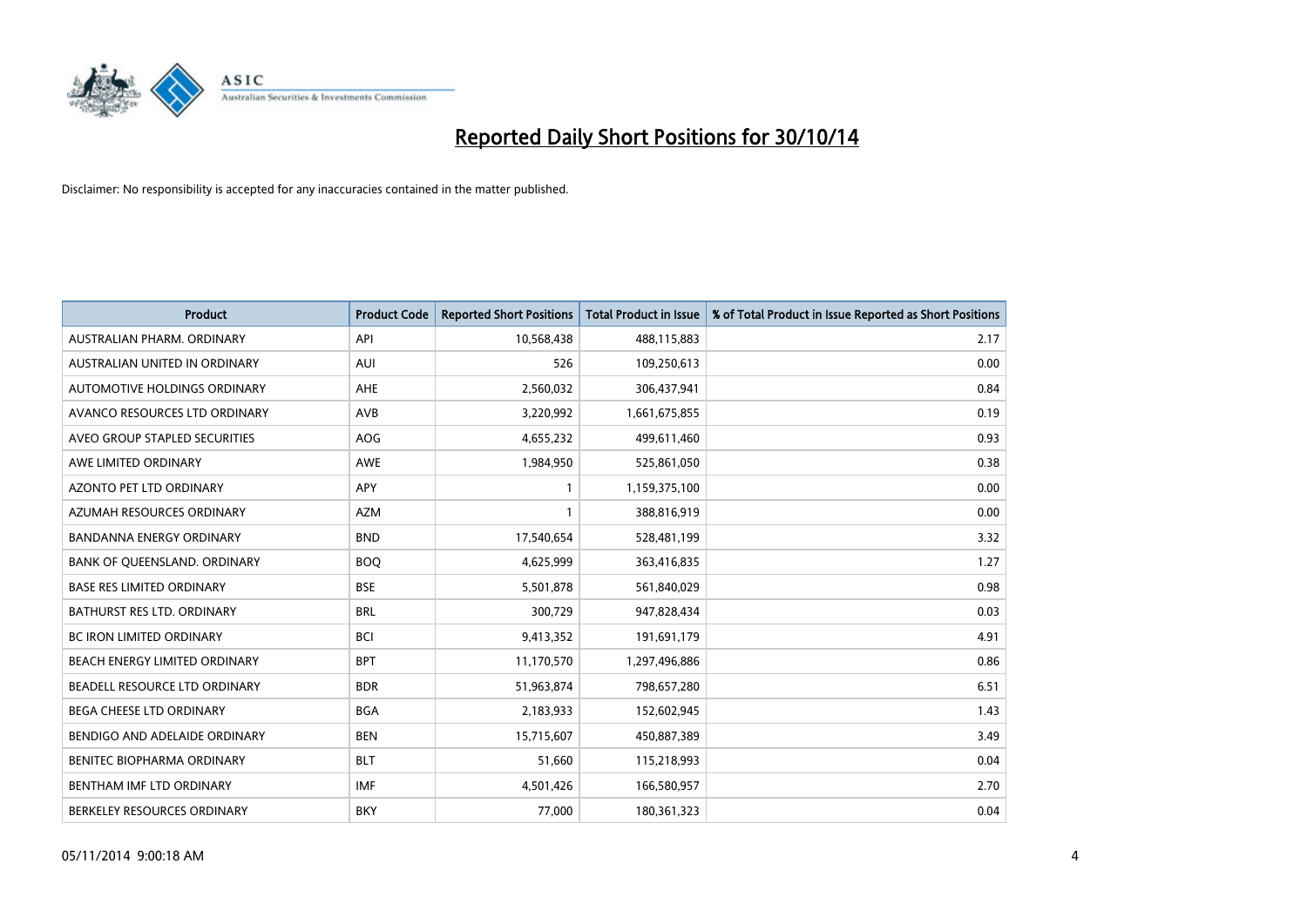

| <b>Product</b>                                | <b>Product Code</b> | <b>Reported Short Positions</b> | <b>Total Product in Issue</b> | % of Total Product in Issue Reported as Short Positions |
|-----------------------------------------------|---------------------|---------------------------------|-------------------------------|---------------------------------------------------------|
| BETASHARESCASHETF ETF UNITS                   | AAA                 | 700                             | 12,076,812                    | 0.01                                                    |
| BHP BILLITON LIMITED ORDINARY                 | <b>BHP</b>          | 13,940,340                      | 3,211,691,105                 | 0.43                                                    |
| <b>BIGAIR GROUP LIMITED ORDINARY</b>          | <b>BGL</b>          | 49,160                          | 172,872,340                   | 0.03                                                    |
| <b>BILLABONG ORDINARY</b>                     | <b>BBG</b>          | 9,247,143                       | 990,370,034                   | 0.93                                                    |
| <b>BIRIMIAN GOLD LTD ORDINARY</b>             | <b>BGS</b>          | 3,450,000                       | 864,981,654                   | 0.40                                                    |
| <b>BLACKHAM RESOURCES ORDINARY</b>            | <b>BLK</b>          | 598,899                         | 118,939,533                   | 0.50                                                    |
| <b>BLACKMORES LIMITED ORDINARY</b>            | <b>BKL</b>          | 13,017                          | 17,224,199                    | 0.08                                                    |
| <b>BLACKTHORN RESOURCES ORD US PROHIBITED</b> | <b>BTR</b>          | 11,369                          | 164,285,950                   | 0.01                                                    |
| BLUESCOPE STEEL LTD ORDINARY                  | <b>BSL</b>          | 6,670,259                       | 559,227,871                   | 1.19                                                    |
| <b>BOART LONGYEAR ORDINARY</b>                | <b>BLY</b>          | 22,426,322                      | 502,488,790                   | 4.46                                                    |
| BORAL LIMITED, ORDINARY                       | <b>BLD</b>          | 15,352,562                      | 782,736,249                   | 1.96                                                    |
| <b>BRADKEN LIMITED ORDINARY</b>               | <b>BKN</b>          | 6,762,772                       | 171,027,249                   | 3.95                                                    |
| <b>BRAMBLES LIMITED ORDINARY</b>              | <b>BXB</b>          | 3,080,055                       | 1,566,077,519                 | 0.20                                                    |
| <b>BREVILLE GROUP LTD ORDINARY</b>            | <b>BRG</b>          | 4,782,634                       | 130,095,322                   | 3.68                                                    |
| <b>BRICKWORKS LIMITED ORDINARY</b>            | <b>BKW</b>          | 195,236                         | 148,403,478                   | 0.13                                                    |
| BT INVESTMENT MNGMNT ORDINARY                 | <b>BTT</b>          | 105,211                         | 284,384,906                   | 0.04                                                    |
| <b>BURSON GROUP LTD ORDINARY</b>              | <b>BAP</b>          | 1,554,670                       | 163,585,666                   | 0.95                                                    |
| <b>BURU ENERGY ORDINARY</b>                   | <b>BRU</b>          | 19,430,695                      | 339,997,078                   | 5.71                                                    |
| <b>BWP TRUST ORDINARY UNITS</b>               | <b>BWP</b>          | 9,432,736                       | 639,724,826                   | 1.47                                                    |
| CABCHARGE AUSTRALIA ORDINARY                  | CAB                 | 8,152,648                       | 120,430,683                   | 6.77                                                    |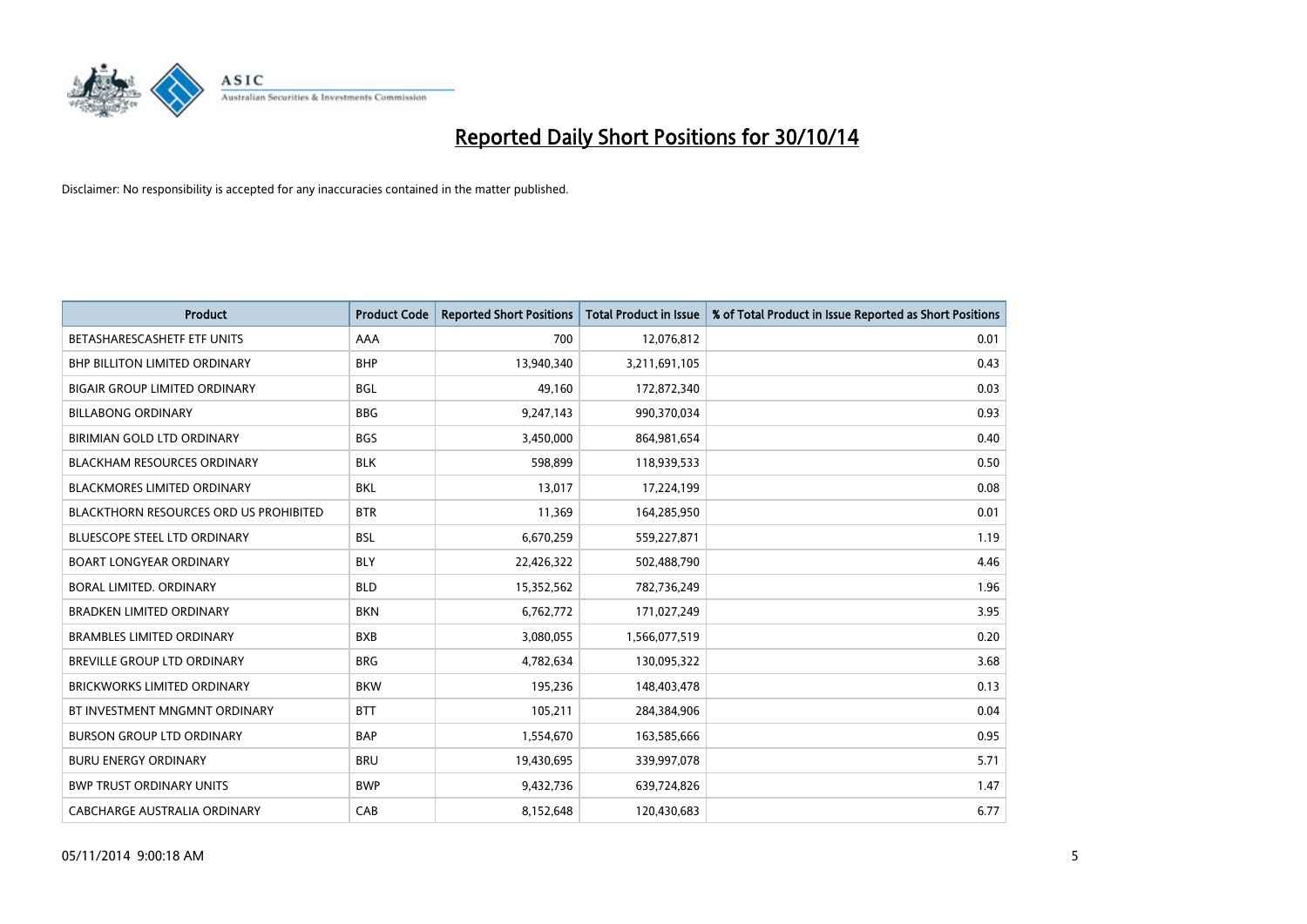

| <b>Product</b>                          | <b>Product Code</b> | <b>Reported Short Positions</b> | <b>Total Product in Issue</b> | % of Total Product in Issue Reported as Short Positions |
|-----------------------------------------|---------------------|---------------------------------|-------------------------------|---------------------------------------------------------|
| <b>CADENCE CAPITAL ORDINARY</b>         | <b>CDM</b>          | 148,501                         | 199,741,743                   | 0.07                                                    |
| CALTEX AUSTRALIA ORDINARY               | <b>CTX</b>          | 1,347,265                       | 270,000,000                   | 0.50                                                    |
| CAPE LAMBERT RES LTD ORDINARY           | <b>CFE</b>          | 280,137                         | 626,686,586                   | 0.04                                                    |
| CAPITOL HEALTH ORDINARY                 | CAI                 | 573,587                         | 431,517,271                   | 0.13                                                    |
| <b>CARDNO LIMITED ORDINARY</b>          | CDD                 | 8,393,900                       | 164,112,901                   | 5.11                                                    |
| <b>CARINDALE PROPERTY UNIT</b>          | <b>CDP</b>          | 5,359                           | 70,000,000                    | 0.01                                                    |
| CARNARVON PETROLEUM ORDINARY            | <b>CVN</b>          | 2,114,282                       | 987,284,254                   | 0.21                                                    |
| CARSALES.COM LTD ORDINARY               | <b>CRZ</b>          | 15,263,692                      | 238,836,279                   | 6.39                                                    |
| <b>CASH CONVERTERS ORDINARY</b>         | CCV                 | 7,527,495                       | 431,476,525                   | 1.74                                                    |
| CEDAR WOODS PROP. ORDINARY              | <b>CWP</b>          | 148,540                         | 78,336,371                    | 0.19                                                    |
| CENTRAL PETROLEUM ORDINARY              | <b>CTP</b>          | 376,858                         | 368,718,957                   | 0.10                                                    |
| CFS RETAIL TRUST GRP STAPLED SECURITIES | <b>CFX</b>          | 24,818,078                      | 3,050,355,727                 | 0.81                                                    |
| CHALLENGER LIMITED ORDINARY             | <b>CGF</b>          | 483,553                         | 569,725,821                   | 0.08                                                    |
| CHANDLER MACLEOD LTD ORDINARY           | <b>CMG</b>          | 1,095                           | 547,985,086                   | 0.00                                                    |
| CHARTER HALL GROUP STAPLED US PROHIBIT. | <b>CHC</b>          | 478,388                         | 355,015,480                   | 0.13                                                    |
| <b>CHARTER HALL RETAIL UNITS</b>        | <b>COR</b>          | 14,601,087                      | 372,893,153                   | 3.92                                                    |
| <b>CHORUS LIMITED ORDINARY</b>          | <b>CNU</b>          | 28,765                          | 396,369,767                   | 0.01                                                    |
| CLEARVIEW WEALTH LTD ORDINARY           | <b>CVW</b>          | 8.710                           | 578,453,260                   | 0.00                                                    |
| CLINUVEL PHARMACEUT, ORDINARY           | <b>CUV</b>          | 15,722                          | 42,466,435                    | 0.04                                                    |
| COAL OF AFRICA LTD ORDINARY             | <b>CZA</b>          | 426                             | 1,048,368,613                 | 0.00                                                    |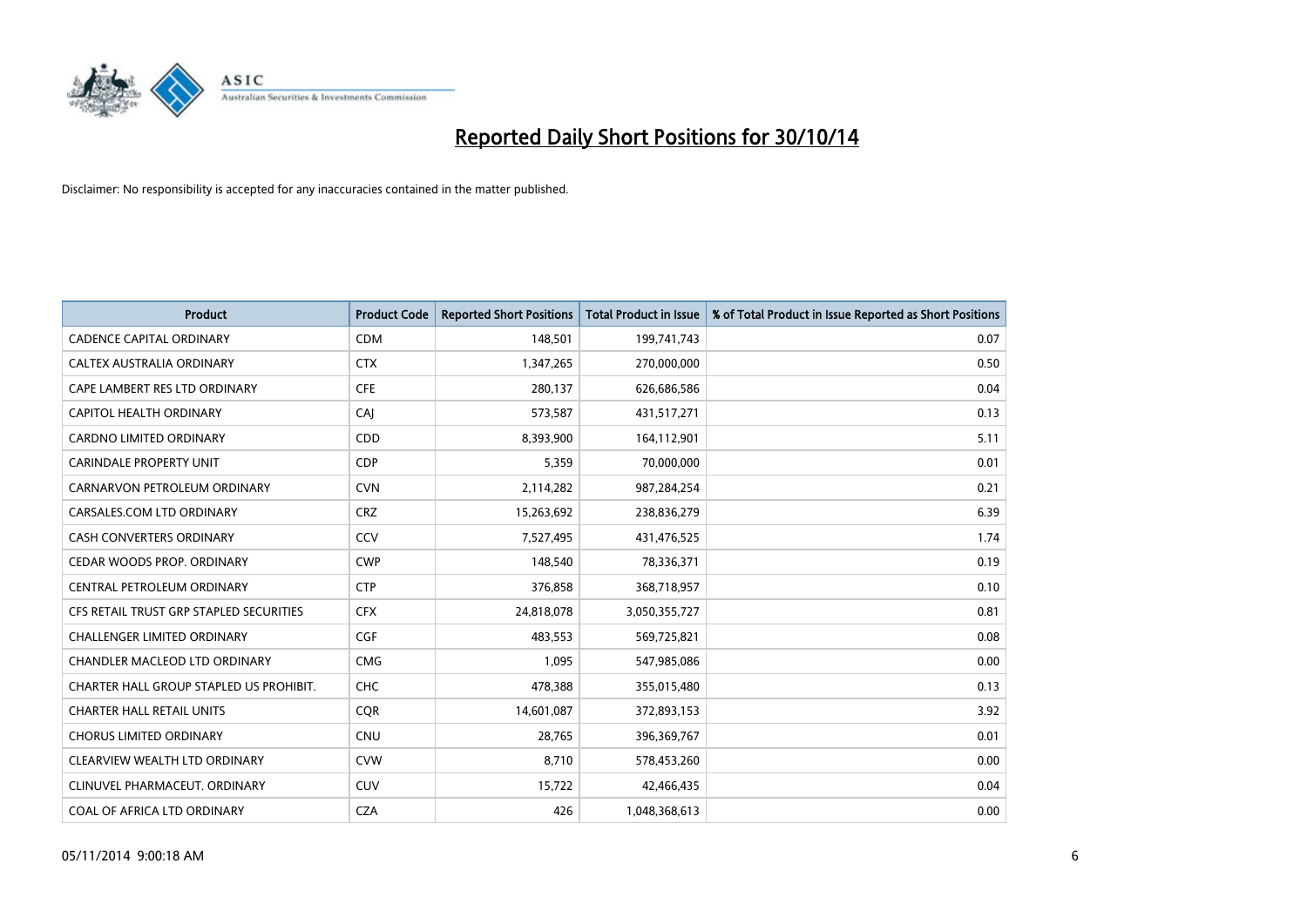

| <b>Product</b>                          | <b>Product Code</b> | <b>Reported Short Positions</b> | <b>Total Product in Issue</b> | % of Total Product in Issue Reported as Short Positions |
|-----------------------------------------|---------------------|---------------------------------|-------------------------------|---------------------------------------------------------|
| <b>COALSPUR MINES LTD ORDINARY</b>      | <b>CPL</b>          | 1,145,906                       | 641,544,455                   | 0.18                                                    |
| COCA-COLA AMATIL ORDINARY               | <b>CCL</b>          | 27,904,573                      | 763,590,249                   | 3.65                                                    |
| <b>COCHLEAR LIMITED ORDINARY</b>        | <b>COH</b>          | 6,500,488                       | 57,081,775                    | 11.39                                                   |
| <b>COCKATOO COAL ORDINARY</b>           | <b>COK</b>          | 167,987                         | 4,560,196,928                 | 0.00                                                    |
| <b>CODAN LIMITED ORDINARY</b>           | <b>CDA</b>          | 292,812                         | 176,969,924                   | 0.17                                                    |
| <b>COFFEY INTERNATIONAL ORDINARY</b>    | COF                 | 6,077                           | 255,833,165                   | 0.00                                                    |
| <b>COKAL LTD ORDINARY</b>               | <b>CKA</b>          | 6,820                           | 471,487,926                   | 0.00                                                    |
| <b>COLLECTION HOUSE ORDINARY</b>        | <b>CLH</b>          | 3,638,502                       | 130,443,227                   | 2.79                                                    |
| <b>COLLINS FOODS LTD ORDINARY</b>       | <b>CKF</b>          | 100,000                         | 93,000,003                    | 0.11                                                    |
| COMMONWEALTH BANK, ORDINARY             | <b>CBA</b>          | 24,463,958                      | 1,621,319,194                 | 1.51                                                    |
| <b>COMPASS RESOURCES ORDINARY</b>       | <b>CMR</b>          | 7,472                           | 1,403,744,100                 | 0.00                                                    |
| <b>COMPUTERSHARE LTD ORDINARY</b>       | <b>CPU</b>          | 4,501,331                       | 556,203,079                   | 0.81                                                    |
| <b>COOPER ENERGY LTD ORDINARY</b>       | <b>COE</b>          | 275,172                         | 329,235,509                   | 0.08                                                    |
| CORP TRAVEL LIMITED ORDINARY            | <b>CTD</b>          | 240,474                         | 90,517,621                    | 0.27                                                    |
| <b>COVER-MORE GRP LTD ORDINARY</b>      | <b>CVO</b>          | 5,304,972                       | 317,750,000                   | 1.67                                                    |
| <b>CREDIT CORP GROUP ORDINARY</b>       | <b>CCP</b>          | 521,021                         | 46,296,407                    | 1.13                                                    |
| <b>CROMWELL PROP STAPLED SECURITIES</b> | <b>CMW</b>          | 8,920,977                       | 1,733,132,163                 | 0.51                                                    |
| <b>CROWE HORWATH AUS ORDINARY</b>       | <b>CRH</b>          | 600,001                         | 273,005,429                   | 0.22                                                    |
| <b>CROWN RESORTS LTD ORDINARY</b>       | <b>CWN</b>          | 9,906,562                       | 728,394,185                   | 1.36                                                    |
| <b>CSG LIMITED ORDINARY</b>             | CSV                 | 246,707                         | 279,648,511                   | 0.09                                                    |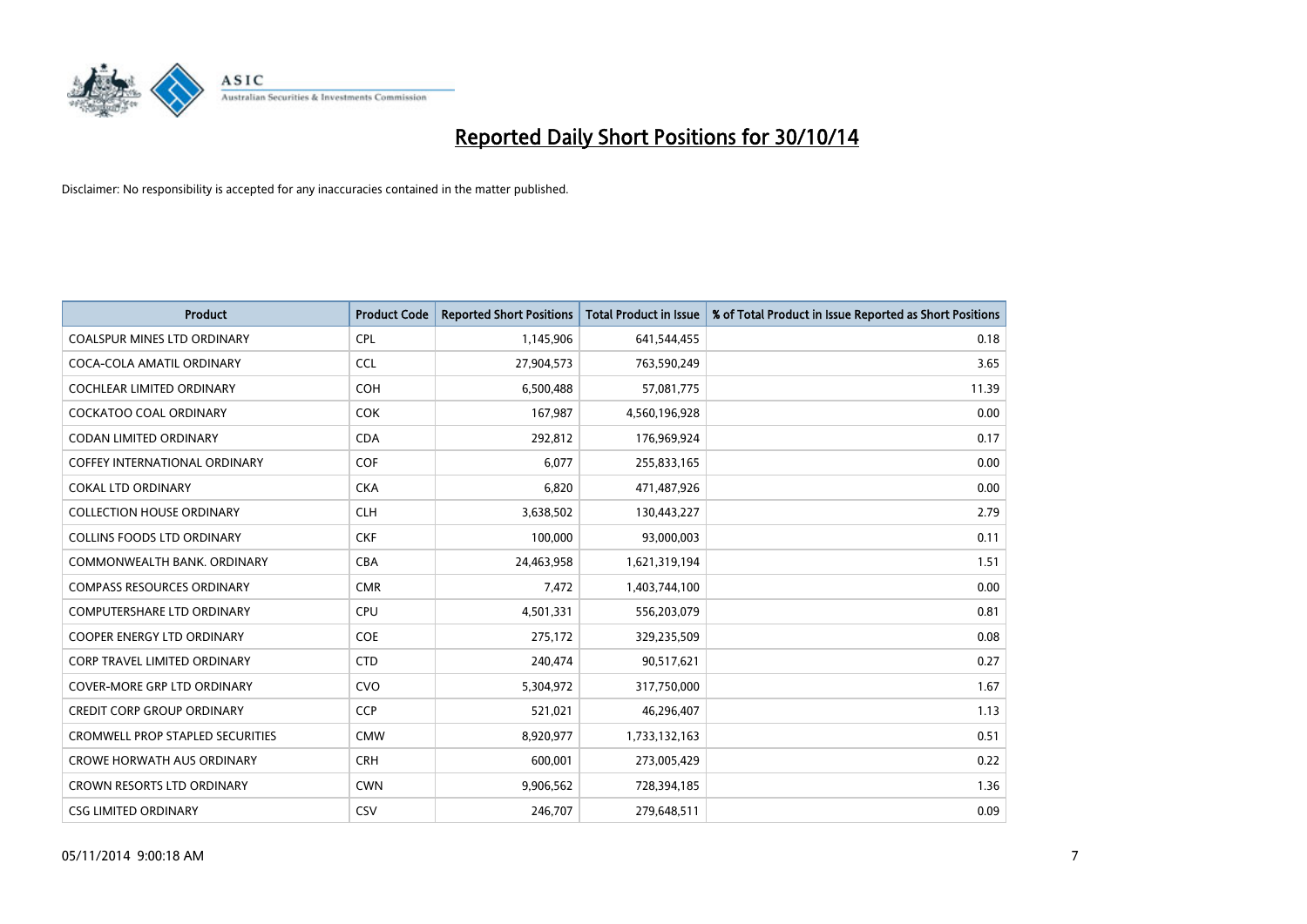

| <b>Product</b>                       | <b>Product Code</b> | <b>Reported Short Positions</b> | <b>Total Product in Issue</b> | % of Total Product in Issue Reported as Short Positions |
|--------------------------------------|---------------------|---------------------------------|-------------------------------|---------------------------------------------------------|
| <b>CSL LIMITED ORDINARY</b>          | <b>CSL</b>          | 2,065,052                       | 474,503,048                   | 0.44                                                    |
| <b>CSR LIMITED ORDINARY</b>          | <b>CSR</b>          | 14,351,089                      | 506,000,315                   | 2.84                                                    |
| <b>CUDECO LIMITED ORDINARY</b>       | CDU                 | 9,565,938                       | 235,425,143                   | 4.06                                                    |
| DATA#3 LIMITED ORDINARY              | <b>DTL</b>          | 75,083                          | 153,974,950                   | 0.05                                                    |
| <b>DECMIL GROUP LIMITED ORDINARY</b> | <b>DCG</b>          | 1,718,610                       | 168,657,794                   | 1.02                                                    |
| DEEP YELLOW LIMITED ORDINARY         | <b>DYL</b>          | 1,002                           | 1,891,196,227                 | 0.00                                                    |
| DEVINE LIMITED ORDINARY              | <b>DVN</b>          | 13,508                          | 158,730,556                   | 0.01                                                    |
| DEXUS PROPERTY GROUP STAPLED UNITS   | <b>DXS</b>          | 15,164,056                      | 5,433,110,810                 | 0.28                                                    |
| DICK SMITH HLDGS ORDINARY            | <b>DSH</b>          | 17,355,143                      | 236,511,364                   | 7.34                                                    |
| DISCOVERY METALS LTD ORDINARY        | <b>DML</b>          | 1,277,631                       | 644,039,581                   | 0.20                                                    |
| DOMINO PIZZA ENTERPR ORDINARY        | <b>DMP</b>          | 845,097                         | 86,160,773                    | 0.98                                                    |
| DONACO INTERNATIONAL ORDINARY        | <b>DNA</b>          | 6,393,018                       | 461,278,352                   | 1.39                                                    |
| DORAY MINERALS LTD ORDINARY          | <b>DRM</b>          | 44,555                          | 165,834,256                   | 0.03                                                    |
| DOWNER EDI LIMITED ORDINARY          | <b>DOW</b>          | 23,202,874                      | 435,399,975                   | 5.33                                                    |
| DRILLSEARCH ENERGY ORDINARY          | <b>DLS</b>          | 16,768,816                      | 460,889,691                   | 3.64                                                    |
| DUET GROUP STAPLED US PROHIBIT.      | <b>DUE</b>          | 8,852,776                       | 1,327,719,444                 | 0.67                                                    |
| DULUXGROUP LIMITED ORDINARY          | <b>DLX</b>          | 3,479,641                       | 383,503,942                   | 0.91                                                    |
| <b>DWS LTD ORDINARY</b>              | <b>DWS</b>          | 121,259                         | 132,362,763                   | 0.09                                                    |
| ECHO ENTERTAINMENT ORDINARY          | <b>EGP</b>          | 3,792,999                       | 825,672,730                   | 0.46                                                    |
| ELDERS LIMITED ORDINARY              | <b>ELD</b>          | 29,595,314                      | 837,232,507                   | 3.53                                                    |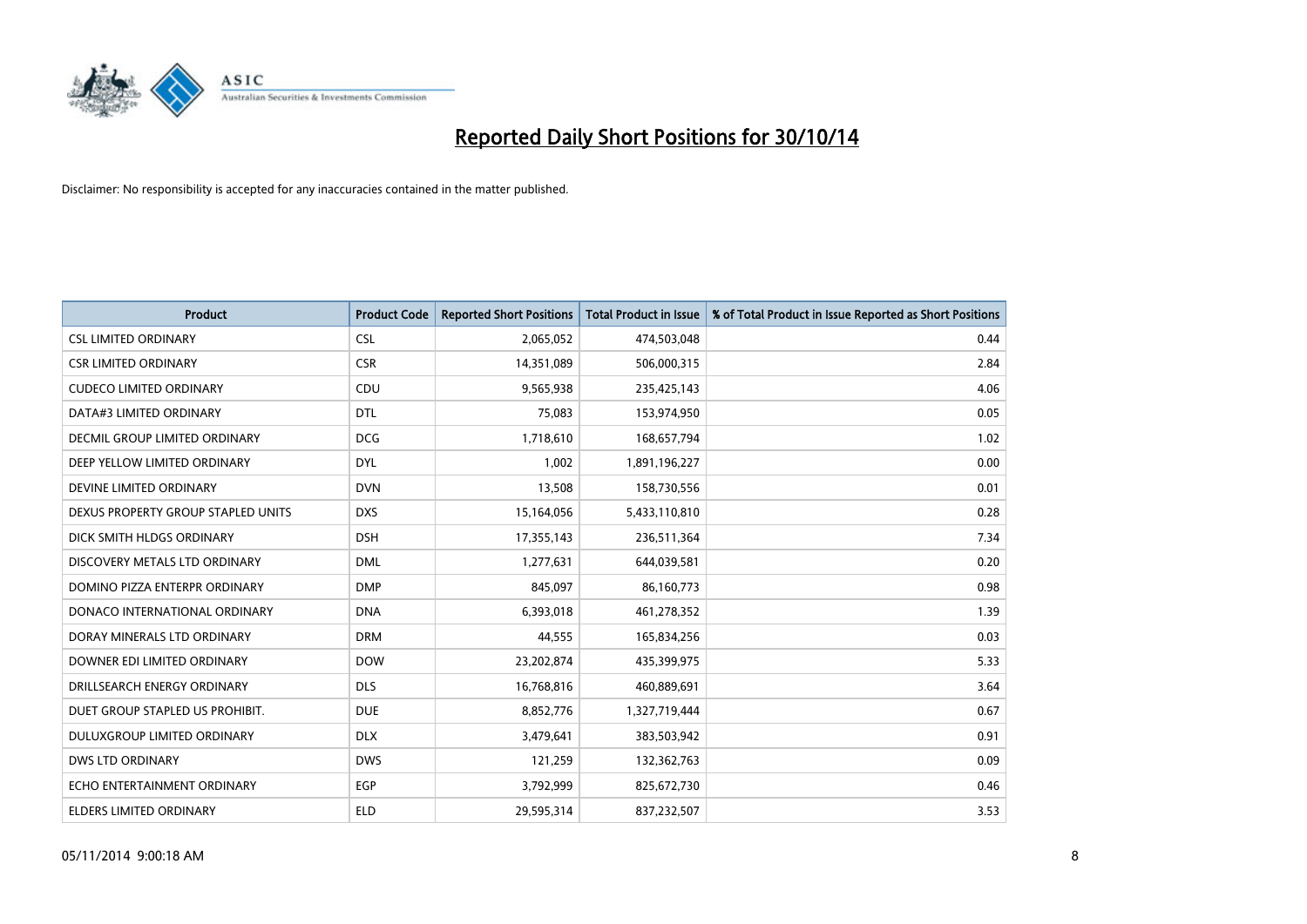

| <b>Product</b>                         | <b>Product Code</b> | <b>Reported Short Positions</b> | <b>Total Product in Issue</b> | % of Total Product in Issue Reported as Short Positions |
|----------------------------------------|---------------------|---------------------------------|-------------------------------|---------------------------------------------------------|
| ELEMENTAL MINERALS ORDINARY            | <b>ELM</b>          | 94,536                          | 368,273,957                   | 0.03                                                    |
| <b>EMECO HOLDINGS ORDINARY</b>         | <b>EHL</b>          | 8,602,380                       | 599,675,707                   | 1.43                                                    |
| <b>ENERGY RESOURCES ORDINARY 'A'</b>   | <b>ERA</b>          | 11,920,447                      | 517,725,062                   | 2.30                                                    |
| ENERGY WORLD CORPOR. ORDINARY          | <b>EWC</b>          | 46,863,313                      | 1,734,166,672                 | 2.70                                                    |
| <b>ENVESTRA LIMITED ORDINARY</b>       | <b>ENV</b>          | 76,856                          | 1,796,808,474                 | 0.00                                                    |
| EQUATORIAL RES LTD ORDINARY            | EQX                 | 174                             | 122,185,353                   | 0.00                                                    |
| EQUITY TRUSTEES ORDINARY               | <b>EQT</b>          | 29,852                          | 19,269,445                    | 0.15                                                    |
| ERM POWER LIMITED ORDINARY             | EPW                 | 405,960                         | 240,826,607                   | 0.17                                                    |
| EVOLUTION MINING LTD ORDINARY          | <b>EVN</b>          | 44,184,272                      | 714,921,647                   | 6.18                                                    |
| FAIRFAX MEDIA LTD ORDINARY             | <b>FXI</b>          | 57,600,322                      | 2,351,955,725                 | 2.45                                                    |
| FANTASTIC HOLDINGS ORDINARY            | <b>FAN</b>          | 14,643                          | 103,068,398                   | 0.01                                                    |
| <b>FAR LTD ORDINARY</b>                | <b>FAR</b>          | 11,627,119                      | 3,126,808,427                 | 0.37                                                    |
| FEDERATION CNTRES ORD/UNIT STAPLED SEC | <b>FDC</b>          | 1,362,167                       | 1,427,641,565                 | 0.10                                                    |
| FISHER & PAYKEL H. ORDINARY            | <b>FPH</b>          | 320,655                         | 556, 377, 353                 | 0.06                                                    |
| FLEETWOOD CORP ORDINARY                | <b>FWD</b>          | 1,627,987                       | 60,679,412                    | 2.68                                                    |
| FLETCHER BUILDING ORDINARY             | <b>FBU</b>          | 1,536,588                       | 687,854,788                   | 0.22                                                    |
| FLEXIGROUP LIMITED ORDINARY            | FXL                 | 5,444,009                       | 304,096,060                   | 1.79                                                    |
| FLIGHT CENTRE TRAVEL ORDINARY          | <b>FLT</b>          | 6,582,149                       | 100,706,641                   | 6.54                                                    |
| FLINDERS MINES LTD ORDINARY            | <b>FMS</b>          | 420,990                         | 2,400,995,602                 | 0.02                                                    |
| FOCUS MINERALS LTD ORDINARY            | <b>FML</b>          | 8,486,379                       | 9,137,375,877                 | 0.09                                                    |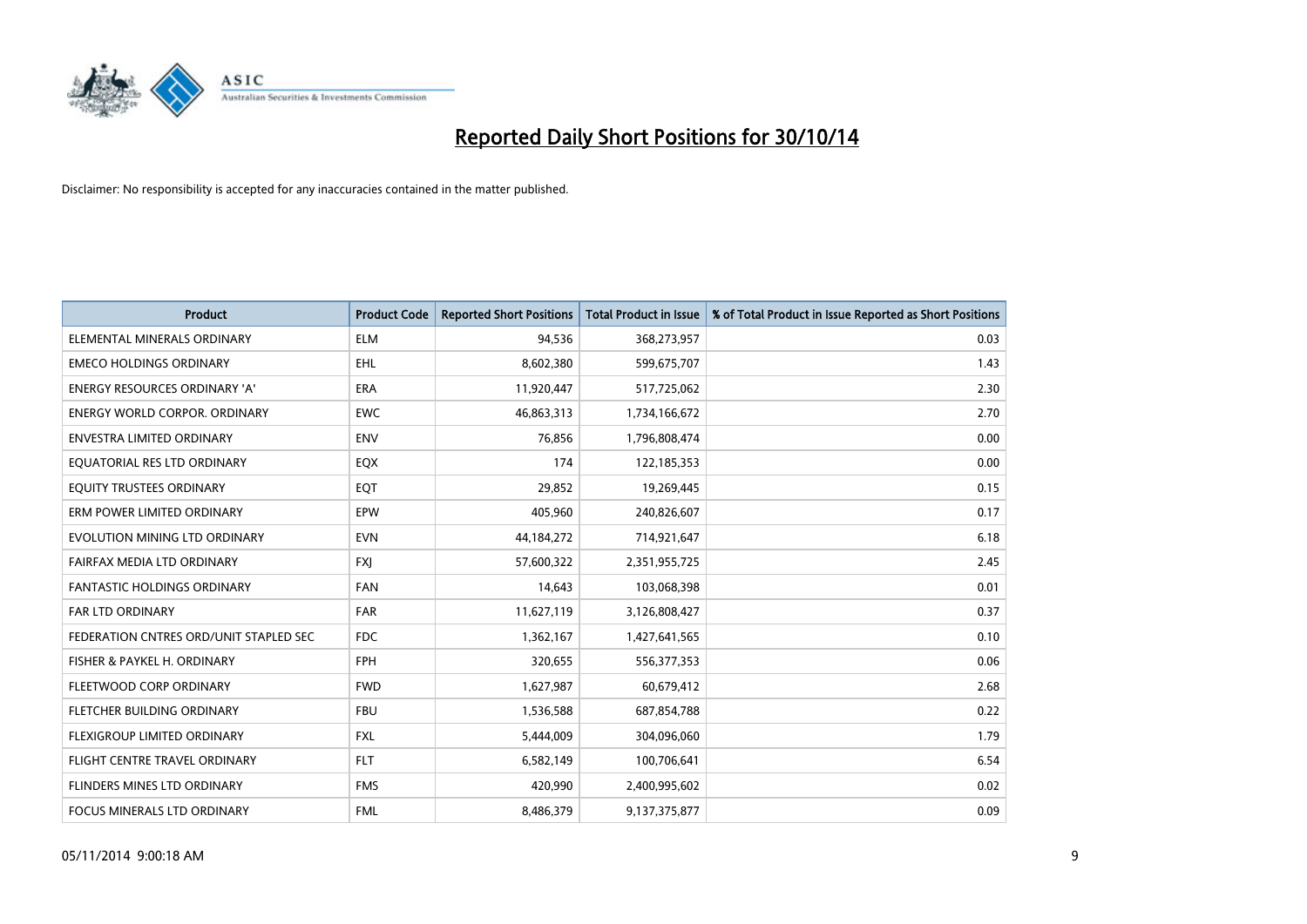

| <b>Product</b>                             | <b>Product Code</b> | <b>Reported Short Positions</b> | <b>Total Product in Issue</b> | % of Total Product in Issue Reported as Short Positions |
|--------------------------------------------|---------------------|---------------------------------|-------------------------------|---------------------------------------------------------|
| <b>FOLKESTONE EDU TRUST UNITS</b>          | <b>FET</b>          | 948.677                         | 205,992,922                   | 0.46                                                    |
| FONTERRA SHARE FUND ORDINARY UNITS         | FSF                 | 83                              | 119,965,742                   | 0.00                                                    |
| <b>FORTESCUE METALS GRP ORDINARY</b>       | <b>FMG</b>          | 287,309,482                     | 3,113,798,151                 | 9.23                                                    |
| FREEDOM FOOD LTD ORDINARY                  | <b>FNP</b>          | 49,649                          | 152,085,470                   | 0.03                                                    |
| <b>FUNTASTIC LIMITED ORDINARY</b>          | <b>FUN</b>          | 370,000                         | 669,869,723                   | 0.06                                                    |
| <b>G.U.D. HOLDINGS ORDINARY</b>            | GUD                 | 2,674,482                       | 70,939,492                    | 3.77                                                    |
| <b>G8 EDUCATION LIMITED ORDINARY</b>       | <b>GEM</b>          | 11, 181, 737                    | 353,691,630                   | 3.16                                                    |
| <b>GALAXY RESOURCES ORDINARY</b>           | <b>GXY</b>          | 1,486,403                       | 1,064,496,654                 | 0.14                                                    |
| <b>GBST HOLDINGS., ORDINARY</b>            | <b>GBT</b>          | 12,370                          | 66,561,725                    | 0.02                                                    |
| <b>GDI PROPERTY GRP STAPLED SECURITIES</b> | GDI                 | 363,731                         | 567,575,025                   | 0.06                                                    |
| <b>GENTRACK GROUP LTD ORDINARY</b>         | <b>GTK</b>          | 2,922                           | 72,699,510                    | 0.00                                                    |
| <b>GENWORTH MORTGAGE ORDINARY</b>          | <b>GMA</b>          | 4,472,180                       | 650,000,000                   | 0.69                                                    |
| GEODYNAMICS LIMITED ORDINARY               | GDY                 | 819                             | 435,880,130                   | 0.00                                                    |
| <b>GINDALBIE METALS LTD ORDINARY</b>       | GBG                 | 34,280,195                      | 1,495,306,811                 | 2.29                                                    |
| <b>GOLD ROAD RES LTD ORDINARY</b>          | <b>GOR</b>          | 1,087,779                       | 592,811,895                   | 0.18                                                    |
| GOODMAN FIELDER. ORDINARY                  | GFF                 | 5,336,313                       | 1,955,559,207                 | 0.27                                                    |
| <b>GOODMAN GROUP STAPLED</b>               | <b>GMG</b>          | 5,408,573                       | 1,745,460,061                 | 0.31                                                    |
| <b>GPT GROUP STAPLED SEC.</b>              | <b>GPT</b>          | 5,407,986                       | 1,685,460,955                 | 0.32                                                    |
| <b>GRAINCORP LIMITED A CLASS ORDINARY</b>  | <b>GNC</b>          | 10,196,255                      | 228,855,628                   | 4.46                                                    |
| <b>GRANGE RESOURCES. ORDINARY</b>          | GRR                 | 8,377,808                       | 1,157,097,869                 | 0.72                                                    |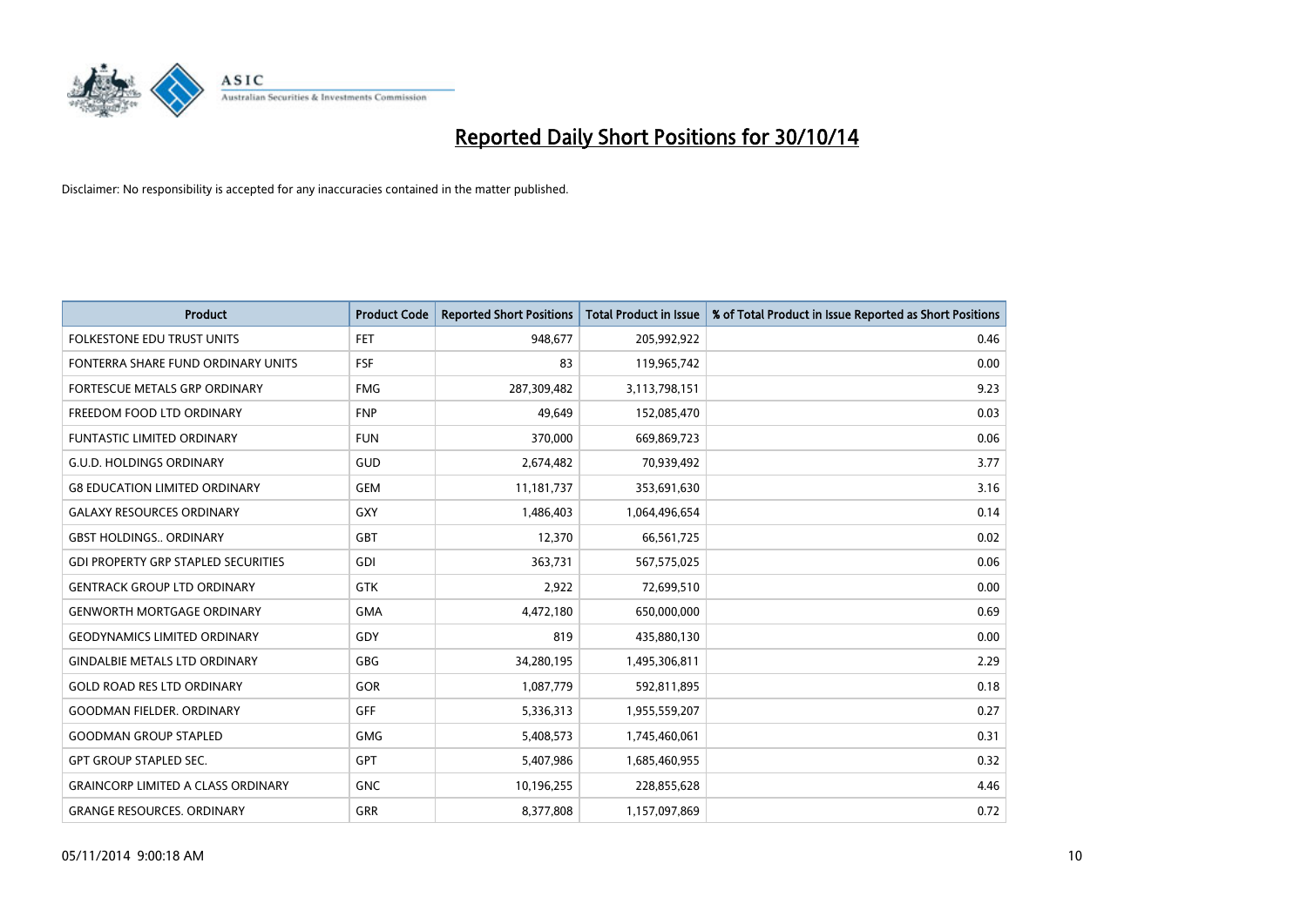

| Product                                          | <b>Product Code</b> | <b>Reported Short Positions</b> | <b>Total Product in Issue</b> | % of Total Product in Issue Reported as Short Positions |
|--------------------------------------------------|---------------------|---------------------------------|-------------------------------|---------------------------------------------------------|
| <b>GREENCROSS LIMITED ORDINARY</b>               | GXL                 | 2,145,758                       | 111,447,503                   | 1.93                                                    |
| <b>GREENLAND MIN EN LTD ORDINARY</b>             | GGG                 | 584,837                         | 669,389,552                   | 0.09                                                    |
| <b>GREENLAND MIN EN LTD RIGHTS 26-JUN-14</b>     | GGGR                | 3,842                           | 88,685,050                    | 0.00                                                    |
| <b>GROWTHPOINT PROPERTY ORD/UNIT STAPLED SEC</b> | GOZ                 | 1,730,258                       | 554,562,240                   | 0.31                                                    |
| <b>GRYPHON MINERALS LTD ORDINARY</b>             | GRY                 | 2,347,277                       | 401,115,935                   | 0.59                                                    |
| <b>GUILDFORD COAL LTD ORDINARY</b>               | <b>GUF</b>          | 552,501                         | 845,205,594                   | 0.07                                                    |
| <b>GWA GROUP LTD ORDINARY</b>                    | <b>GWA</b>          | 13,886,129                      | 306,533,770                   | 4.53                                                    |
| HANSEN TECHNOLOGIES ORDINARY                     | <b>HSN</b>          | 6,557                           | 163,214,381                   | 0.00                                                    |
| <b>HARVEY NORMAN ORDINARY</b>                    | <b>HVN</b>          | 44,237,772                      | 1,062,316,784                 | 4.16                                                    |
| HEALTHSCOPE LIMITED. ORDINARY                    | <b>HSO</b>          | 2,695,680                       | 1,732,094,838                 | 0.16                                                    |
| <b>HENDERSON GROUP CDI 1:1</b>                   | <b>HGG</b>          | 6,115,856                       | 743,750,462                   | 0.82                                                    |
| HEA HOLDINGS LIMITED ORDINARY                    | <b>HFA</b>          | 3,809                           | 162,147,897                   | 0.00                                                    |
| <b>HIGHLANDS PACIFIC ORDINARY</b>                | <b>HIG</b>          | 3,153                           | 918,694,336                   | 0.00                                                    |
| HILLGROVE RES LTD ORDINARY                       | <b>HGO</b>          | 96,258                          | 147,711,123                   | 0.07                                                    |
| <b>HILLS LTD ORDINARY</b>                        | <b>HIL</b>          | 919,163                         | 231,985,526                   | 0.40                                                    |
| HORIZON OIL LIMITED ORDINARY                     | <b>HZN</b>          | 34,934,427                      | 1,301,981,265                 | 2.68                                                    |
| HUON AQUACULTURE GRP ORDINARY                    | <b>HUO</b>          | 275,599                         | 87,337,207                    | 0.32                                                    |
| <b>ICAR ASIA LTD ORDINARY</b>                    | ICQ                 | 337,395                         | 193,188,846                   | 0.17                                                    |
| <b>ICON ENERGY LIMITED ORDINARY</b>              | <b>ICN</b>          | 100,000                         | 615,774,351                   | 0.02                                                    |
| <b>IINET LIMITED ORDINARY</b>                    | <b>IIN</b>          | 7,726,868                       | 162, 163, 526                 | 4.76                                                    |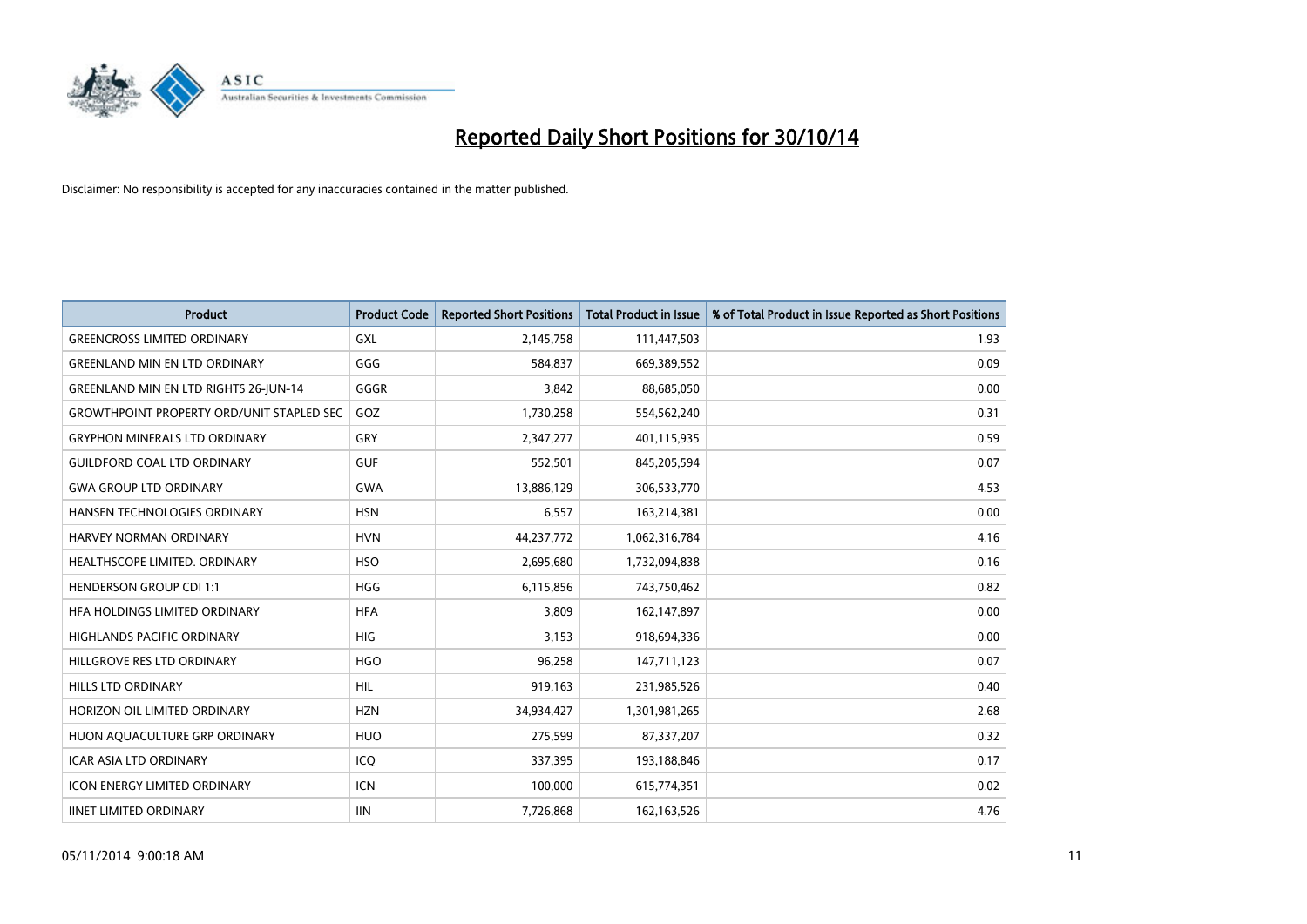

| <b>Product</b>                                | <b>Product Code</b> | <b>Reported Short Positions</b> | <b>Total Product in Issue</b> | % of Total Product in Issue Reported as Short Positions |
|-----------------------------------------------|---------------------|---------------------------------|-------------------------------|---------------------------------------------------------|
| <b>ILUKA RESOURCES ORDINARY</b>               | ILU                 | 35,281,805                      | 418,700,517                   | 8.43                                                    |
| <b>IMDEX LIMITED ORDINARY</b>                 | <b>IMD</b>          | 2,771,651                       | 216,203,136                   | 1.28                                                    |
| <b>IMX RESOURCES LTD ORDINARY</b>             | <b>IXR</b>          | $\mathbf{1}$                    | 507,497,146                   | 0.00                                                    |
| <b>INCITEC PIVOT ORDINARY</b>                 | IPL                 | 39,966,304                      | 1,654,998,197                 | 2.41                                                    |
| <b>INDEPENDENCE GROUP ORDINARY</b>            | <b>IGO</b>          | 761,512                         | 234,256,573                   | 0.33                                                    |
| <b>INDOPHIL RESOURCES ORDINARY</b>            | <b>IRN</b>          | 3,985,447                       | 1,203,146,194                 | 0.33                                                    |
| <b>INDUSTRIA REIT STAPLED</b>                 | <b>IDR</b>          | 286,815                         | 125,000,001                   | 0.23                                                    |
| <b>INFIGEN ENERGY STAPLED SECURITIES</b>      | <b>IFN</b>          | 2,808,859                       | 767,887,581                   | 0.37                                                    |
| INFOMEDIA LTD ORDINARY                        | <b>IFM</b>          | 800,356                         | 306,954,355                   | 0.26                                                    |
| <b>INGENIA GROUP STAPLED SECURITIES</b>       | <b>INA</b>          | 8,752,883                       | 878,851,911                   | 1.00                                                    |
| <b>INSURANCE AUSTRALIA ORDINARY</b>           | IAG                 | 15,765,536                      | 2,341,618,048                 | 0.67                                                    |
| <b>INTREPID MINES ORDINARY</b>                | IAU                 | 5,014,679                       | 557,654,880                   | 0.90                                                    |
| <b>INVESTA OFFICE FUND STAPLED SECURITIES</b> | <b>IOF</b>          | 889.071                         | 614,047,458                   | 0.14                                                    |
| <b>INVOCARE LIMITED ORDINARY</b>              | <b>IVC</b>          | 5,141,659                       | 110,030,298                   | 4.67                                                    |
| <b>IOOF HOLDINGS LTD ORDINARY</b>             | IFL                 | 12,081,396                      | 300,133,752                   | 4.03                                                    |
| <b>IPROPERTY GROUP LTD ORDINARY</b>           | <b>IPP</b>          | 908,319                         | 181,703,204                   | 0.50                                                    |
| <b>IRESS LIMITED ORDINARY</b>                 | <b>IRE</b>          | 5,550,292                       | 159,097,319                   | 3.49                                                    |
| <b>ISELECT LTD ORDINARY</b>                   | <b>ISU</b>          | 893,067                         | 261,489,894                   | 0.34                                                    |
| <b>ISENTIA GROUP LTD ORDINARY</b>             | <b>ISD</b>          | 360,584                         | 200,000,001                   | 0.18                                                    |
| <b>ISENTRIC LTD. ORDINARY</b>                 | ICU                 | 135,457                         | 76,746,962                    | 0.18                                                    |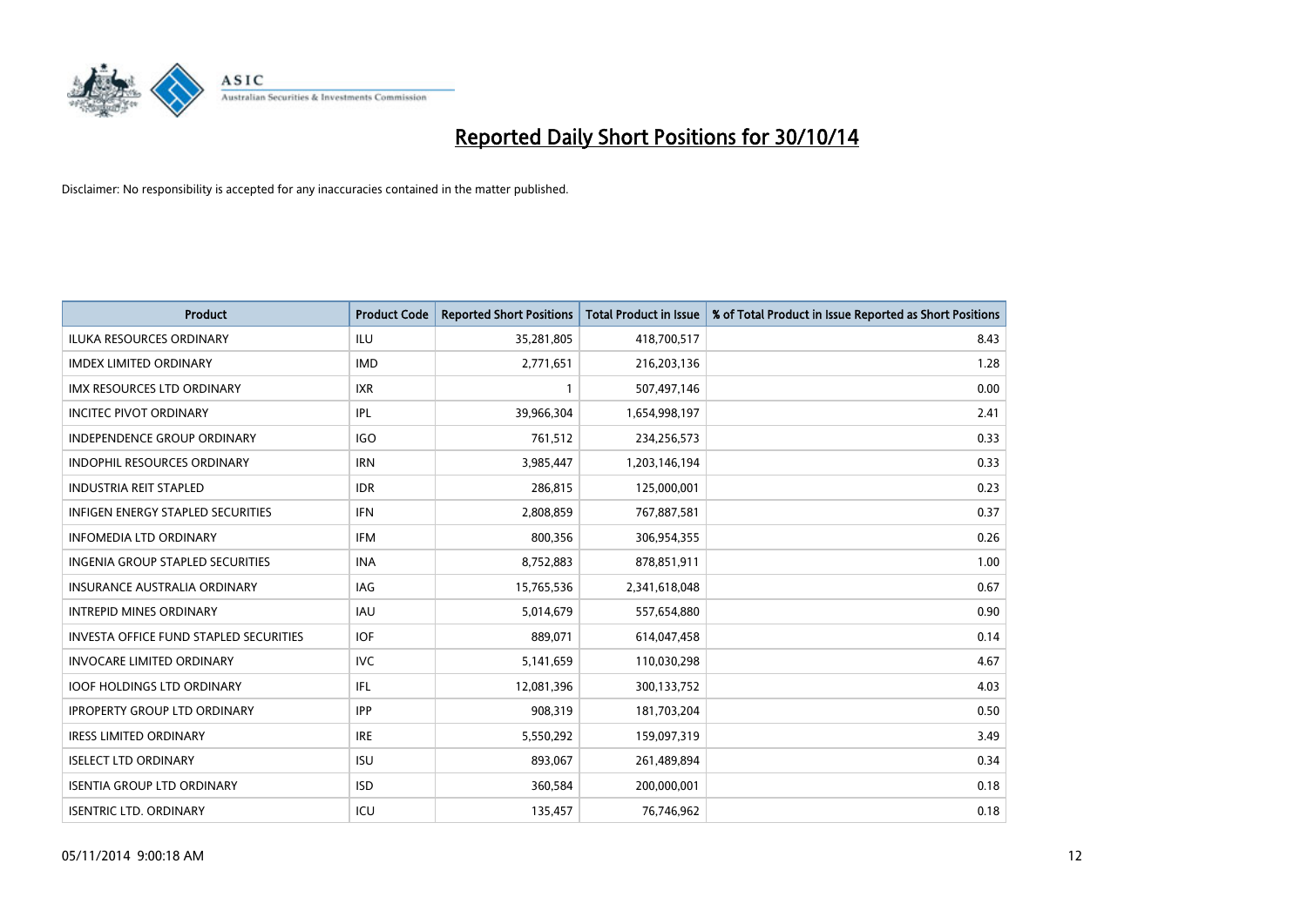

| <b>Product</b>                           | <b>Product Code</b> | <b>Reported Short Positions</b> | <b>Total Product in Issue</b> | % of Total Product in Issue Reported as Short Positions |
|------------------------------------------|---------------------|---------------------------------|-------------------------------|---------------------------------------------------------|
| <b>ISHARES S&amp;P 500 CDI 1:1</b>       | <b>IVV</b>          | 1,962                           | 116,350,000                   | 0.00                                                    |
| JAMES HARDIE INDUST CHESS DEPOSITARY INT | <b>IHX</b>          | 6,822,015                       | 444,933,946                   | 1.53                                                    |
| <b>JAPARA HEALTHCARE LT ORDINARY</b>     | <b>IHC</b>          | 6,086,373                       | 263,046,592                   | 2.31                                                    |
| <b>JB HI-FI LIMITED ORDINARY</b>         | <b>IBH</b>          | 12,401,088                      | 98,947,309                    | 12.53                                                   |
| <b>KAGARA LTD ORDINARY</b>               | KZL                 | 34,720                          | 798,953,117                   | 0.00                                                    |
| KAROON GAS AUSTRALIA ORDINARY            | <b>KAR</b>          | 21,450,904                      | 252,969,964                   | 8.48                                                    |
| KATHMANDU HOLD LTD ORDINARY              | <b>KMD</b>          | 4,926,094                       | 201,318,944                   | 2.45                                                    |
| <b>KBL MINING LIMITED ORDINARY</b>       | <b>KBL</b>          | 1,820                           | 393,535,629                   | 0.00                                                    |
| KINGSGATE CONSOLID. ORDINARY             | <b>KCN</b>          | 21,126,625                      | 223,584,937                   | 9.45                                                    |
| KINGSROSE MINING LTD ORDINARY            | <b>KRM</b>          | 426,348                         | 358,611,493                   | 0.12                                                    |
| <b>KOGI IRON LTD ORDINARY</b>            | <b>KFE</b>          | 2,361,553                       | 376,669,836                   | 0.63                                                    |
| LEIGHTON HOLDINGS ORDINARY               | LEI                 | 5,641,525                       | 338,503,563                   | 1.67                                                    |
| LEND LEASE GROUP UNIT/ORD STAPLED        | <b>LLC</b>          | 2,700,034                       | 579,596,726                   | 0.47                                                    |
| LIQUEFIED NATURAL ORDINARY               | <b>LNG</b>          | 7,862,823                       | 461,423,201                   | 1.70                                                    |
| LONESTAR RESO LTD ORDINARY               | LNR                 | 2,291,028                       | 752,187,211                   | 0.30                                                    |
| LUCAPA DIAMOND LTD ORDINARY              | <b>LOM</b>          | 35,853                          | 181,851,630                   | 0.02                                                    |
| LYNAS CORPORATION ORDINARY               | <b>LYC</b>          | 77,355,667                      | 3,370,878,205                 | 2.29                                                    |
| <b>M2 GRP LTD ORDINARY</b>               | <b>MTU</b>          | 4,383,826                       | 180,974,848                   | 2.42                                                    |
| <b>MACA LIMITED ORDINARY</b>             | <b>MLD</b>          | 307,053                         | 232,676,373                   | 0.13                                                    |
| <b>MACMAHON HOLDINGS ORDINARY</b>        | <b>MAH</b>          | 37,765                          | 1,261,699,966                 | 0.00                                                    |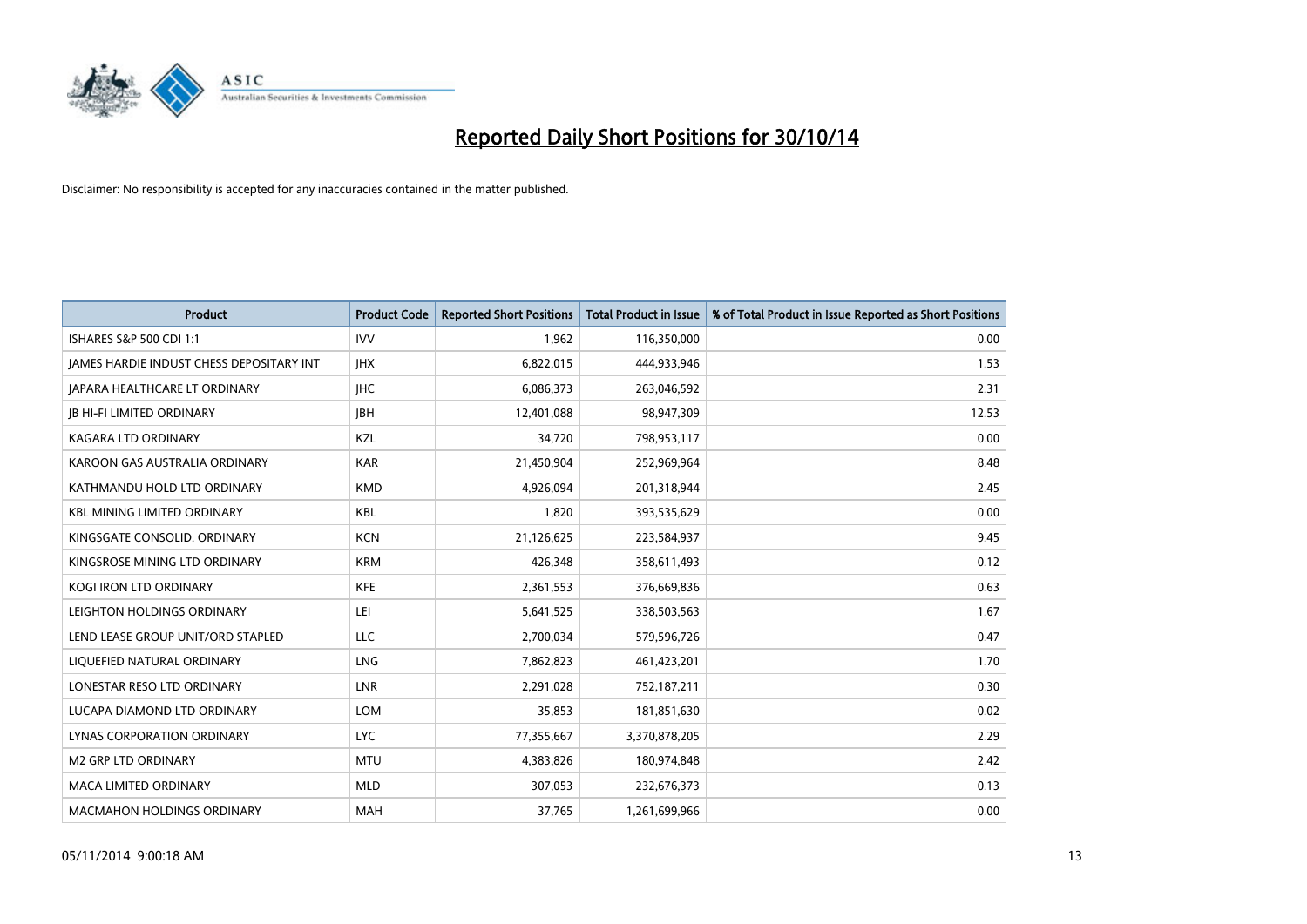

| <b>Product</b>                        | <b>Product Code</b> | <b>Reported Short Positions</b> | <b>Total Product in Issue</b> | % of Total Product in Issue Reported as Short Positions |
|---------------------------------------|---------------------|---------------------------------|-------------------------------|---------------------------------------------------------|
| MACO ATLAS ROADS GRP ORDINARY STAPLED | <b>MQA</b>          | 6,407,656                       | 511,538,852                   | 1.25                                                    |
| MACQUARIE GROUP LTD ORDINARY          | <b>MQG</b>          | 1,243,992                       | 321,202,994                   | 0.39                                                    |
| MAGELLAN FIN GRP LTD ORDINARY         | <b>MFG</b>          | 4,495,940                       | 159,571,466                   | 2.82                                                    |
| <b>MANTRA GROUP LTD ORDINARY</b>      | <b>MTR</b>          | 4,593,926                       | 249,471,229                   | 1.84                                                    |
| <b>MATRIX C &amp; E LTD ORDINARY</b>  | <b>MCE</b>          | 2,565,239                       | 94,555,428                    | 2.71                                                    |
| MAVERICK DRILLING ORDINARY            | <b>MAD</b>          | 3,191,280                       | 544,321,602                   | 0.59                                                    |
| <b>MAXITRANS INDUSTRIES ORDINARY</b>  | <b>MXI</b>          | 13,125                          | 185,075,653                   | 0.01                                                    |
| MAYNE PHARMA LTD ORDINARY             | <b>MYX</b>          | 10,798,461                      | 587,634,335                   | 1.84                                                    |
| MCMILLAN SHAKESPEARE ORDINARY         | <b>MMS</b>          | 1,143,747                       | 77,525,801                    | 1.48                                                    |
| <b>MCPHERSON'S LTD ORDINARY</b>       | <b>MCP</b>          | 10,011                          | 95,434,645                    | 0.01                                                    |
| MEDUSA MINING LTD ORDINARY            | <b>MML</b>          | 14,884,073                      | 207,794,301                   | 7.16                                                    |
| MERIDIAN ENERGY INSTALMENT RECEIPTS   | <b>MEZCA</b>        | 200,000                         | 1,255,413,626                 | 0.02                                                    |
| <b>MERMAID MARINE ORDINARY</b>        | <b>MRM</b>          | 19,465,243                      | 368,666,221                   | 5.28                                                    |
| MESOBLAST LIMITED ORDINARY            | <b>MSB</b>          | 23,207,345                      | 321,696,029                   | 7.21                                                    |
| METALS X LIMITED ORDINARY             | <b>MLX</b>          | 3,224,736                       | 1,655,826,110                 | 0.19                                                    |
| METCASH LIMITED ORDINARY              | <b>MTS</b>          | 121,367,027                     | 903,309,574                   | 13.44                                                   |
| METMINCO LIMITED ORDINARY             | <b>MNC</b>          | 32,000                          | 1,796,381,542                 | 0.00                                                    |
| MIGHTY RIVER POWER ORDINARY           | <b>MYT</b>          | 3,285,084                       | 1,400,012,517                 | 0.23                                                    |
| MINCOR RESOURCES NL ORDINARY          | <b>MCR</b>          | 69,826                          | 188,208,274                   | 0.04                                                    |
| MINERAL DEPOSITS ORDINARY             | <b>MDL</b>          | 1,114,255                       | 103,676,341                   | 1.07                                                    |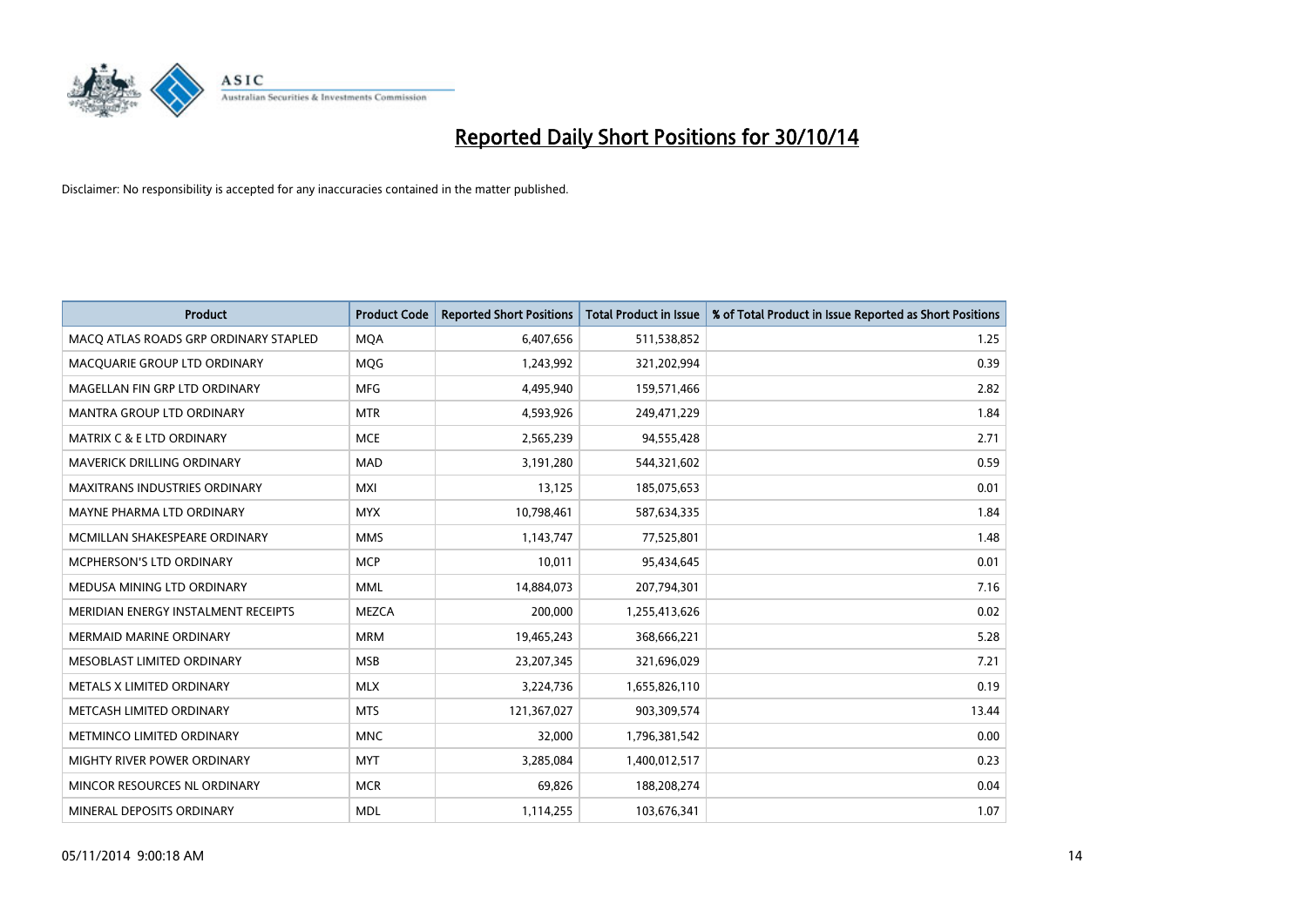

| <b>Product</b>                    | <b>Product Code</b> | <b>Reported Short Positions</b> | <b>Total Product in Issue</b> | % of Total Product in Issue Reported as Short Positions |
|-----------------------------------|---------------------|---------------------------------|-------------------------------|---------------------------------------------------------|
| MINERAL RESOURCES, ORDINARY       | <b>MIN</b>          | 16,473,305                      | 187,270,274                   | 8.80                                                    |
| MINT WIRELESS ORDINARY            | <b>MNW</b>          | 2,465                           | 470,372,395                   | 0.00                                                    |
| MIRABELA NICKEL LTD ORDINARY      | <b>MBN</b>          | 10                              | 929,710,216                   | 0.00                                                    |
| MIRVAC GROUP STAPLED SECURITIES   | <b>MGR</b>          | 1,974,918                       | 3,697,197,370                 | 0.05                                                    |
| MOBILE EMBRACE LTD ORDINARY       | <b>MBE</b>          | 28,000                          | 376,510,098                   | 0.01                                                    |
| MOLOPO ENERGY LTD ORDINARY        | <b>MPO</b>          | 31,118                          | 248,705,730                   | 0.01                                                    |
| MONADELPHOUS GROUP ORDINARY       | <b>MND</b>          | 7,371,094                       | 92,998,380                    | 7.93                                                    |
| MONASH IVF GROUP LTD ORDINARY     | <b>MVF</b>          | 408,699                         | 231,081,089                   | 0.18                                                    |
| MORTGAGE CHOICE LTD ORDINARY      | <b>MOC</b>          | 1,086                           | 123,879,296                   | 0.00                                                    |
| <b>MOUNT GIBSON IRON ORDINARY</b> | <b>MGX</b>          | 36,606,399                      | 1,090,805,085                 | 3.36                                                    |
| MULTIPLEX SITES SITES             | <b>MXUPA</b>        | 2,469                           | 4,500,000                     | 0.05                                                    |
| MYER HOLDINGS LTD ORDINARY        | <b>MYR</b>          | 103,045,307                     | 585,689,551                   | 17.59                                                   |
| NANOSONICS LIMITED ORDINARY       | <b>NAN</b>          | 2,088,472                       | 264,332,826                   | 0.79                                                    |
| NATIONAL AUST. BANK ORDINARY      | <b>NAB</b>          | 21,528,909                      | 2,365,790,790                 | 0.91                                                    |
| NATIONAL STORAGE STAPLED          | <b>NSR</b>          | 986,697                         | 290,831,660                   | 0.34                                                    |
| NAVITAS LIMITED ORDINARY          | <b>NVT</b>          | 3,122,149                       | 376,037,813                   | 0.83                                                    |
| NEARMAP LTD ORDINARY              | <b>NEA</b>          | 1,355,193                       | 338,146,101                   | 0.40                                                    |
| NEON ENERGY LIMITED ORDINARY      | <b>NEN</b>          | 140,474                         | 553,037,848                   | 0.03                                                    |
| NEW HOPE CORPORATION ORDINARY     | <b>NHC</b>          | 1,020,435                       | 830,999,449                   | 0.12                                                    |
| NEWCREST MINING ORDINARY          | <b>NCM</b>          | 10,169,803                      | 766,510,971                   | 1.33                                                    |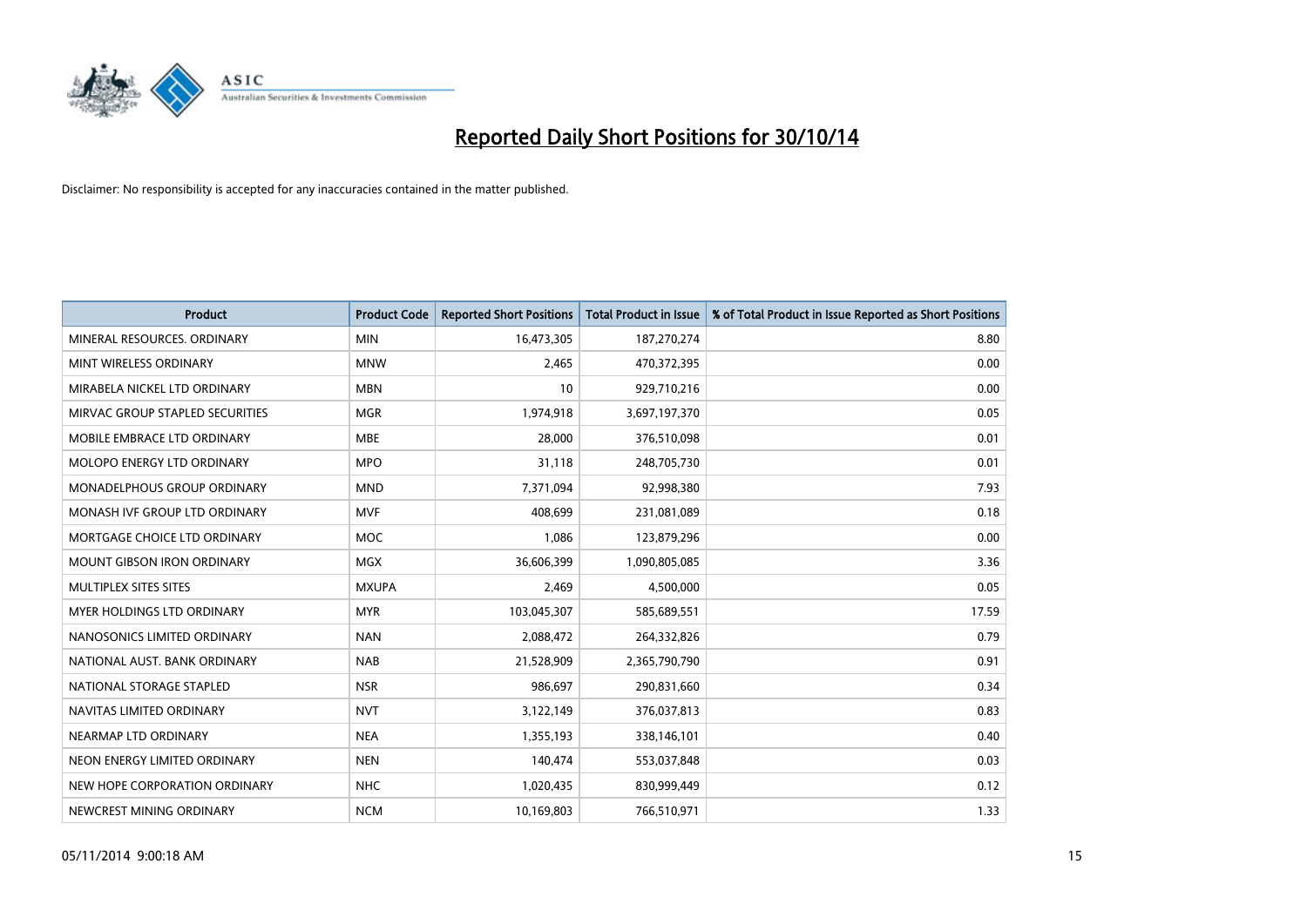

| <b>Product</b>                        | <b>Product Code</b> | <b>Reported Short Positions</b> | <b>Total Product in Issue</b> | % of Total Product in Issue Reported as Short Positions |
|---------------------------------------|---------------------|---------------------------------|-------------------------------|---------------------------------------------------------|
| NEWS CORP A NON-VOTING CDI            | <b>NWSLV</b>        | 223,271                         | 2,692,304                     | 8.29                                                    |
| NEWS CORP B VOTING CDI                | <b>NWS</b>          | 2,433,802                       | 23,433,427                    | 10.39                                                   |
| NEWSAT LIMITED ORDINARY               | <b>NWT</b>          | 6,746,242                       | 613,199,841                   | 1.10                                                    |
| NEXTDC LIMITED ORDINARY               | <b>NXT</b>          | 18,776,298                      | 193,154,486                   | 9.72                                                    |
| NEXUS ENERGY LIMITED ORDINARY         | <b>NXS</b>          | 83,983                          | 1,330,219,459                 | 0.01                                                    |
| NIB HOLDINGS LIMITED ORDINARY         | <b>NHF</b>          | 2,331,875                       | 439,004,182                   | 0.53                                                    |
| NINE ENTERTAINMENT ORDINARY           | <b>NEC</b>          | 10,044,573                      | 940,295,023                   | 1.07                                                    |
| NOBLE MINERAL RES ORDINARY            | <b>NMG</b>          | 2,365,726                       | 666,397,952                   | 0.36                                                    |
| NORTHERN IRON LTD ORDINARY            | <b>NFE</b>          | 11,392                          | 484,405,314                   | 0.00                                                    |
| NORTHERN STAR ORDINARY                | <b>NST</b>          | 13,798,452                      | 592,256,718                   | 2.33                                                    |
| NRW HOLDINGS LIMITED ORDINARY         | <b>NWH</b>          | 7,356,281                       | 278,888,011                   | 2.64                                                    |
| NUFARM LIMITED ORDINARY               | <b>NUF</b>          | 12,640,851                      | 264,367,746                   | 4.78                                                    |
| NUPLEX INDUSTRIES ORDINARY            | <b>NPX</b>          | 1,000                           | 198,125,827                   | 0.00                                                    |
| OCEANAGOLD CORP. CHESS DEPOSITARY INT | <b>OGC</b>          | 2,021,115                       | 301,520,186                   | 0.67                                                    |
| OIL SEARCH LTD ORDINARY               | OSH                 | 3,341,603                       | 1,522,692,587                 | 0.22                                                    |
| OM HOLDINGS LIMITED ORDINARY          | <b>OMH</b>          | 58,082                          | 733,423,337                   | 0.01                                                    |
| ORBIS GOLD LTD ORDINARY               | OBS                 | 10,000                          | 249,886,056                   | 0.00                                                    |
| ORICA LIMITED ORDINARY                | ORI                 | 18,046,364                      | 372,743,291                   | 4.84                                                    |
| ORIGIN ENERGY ORDINARY                | <b>ORG</b>          | 7,931,457                       | 1,106,302,201                 | 0.72                                                    |
| OROCOBRE LIMITED ORDINARY             | <b>ORE</b>          | 2,516,762                       | 132,041,911                   | 1.91                                                    |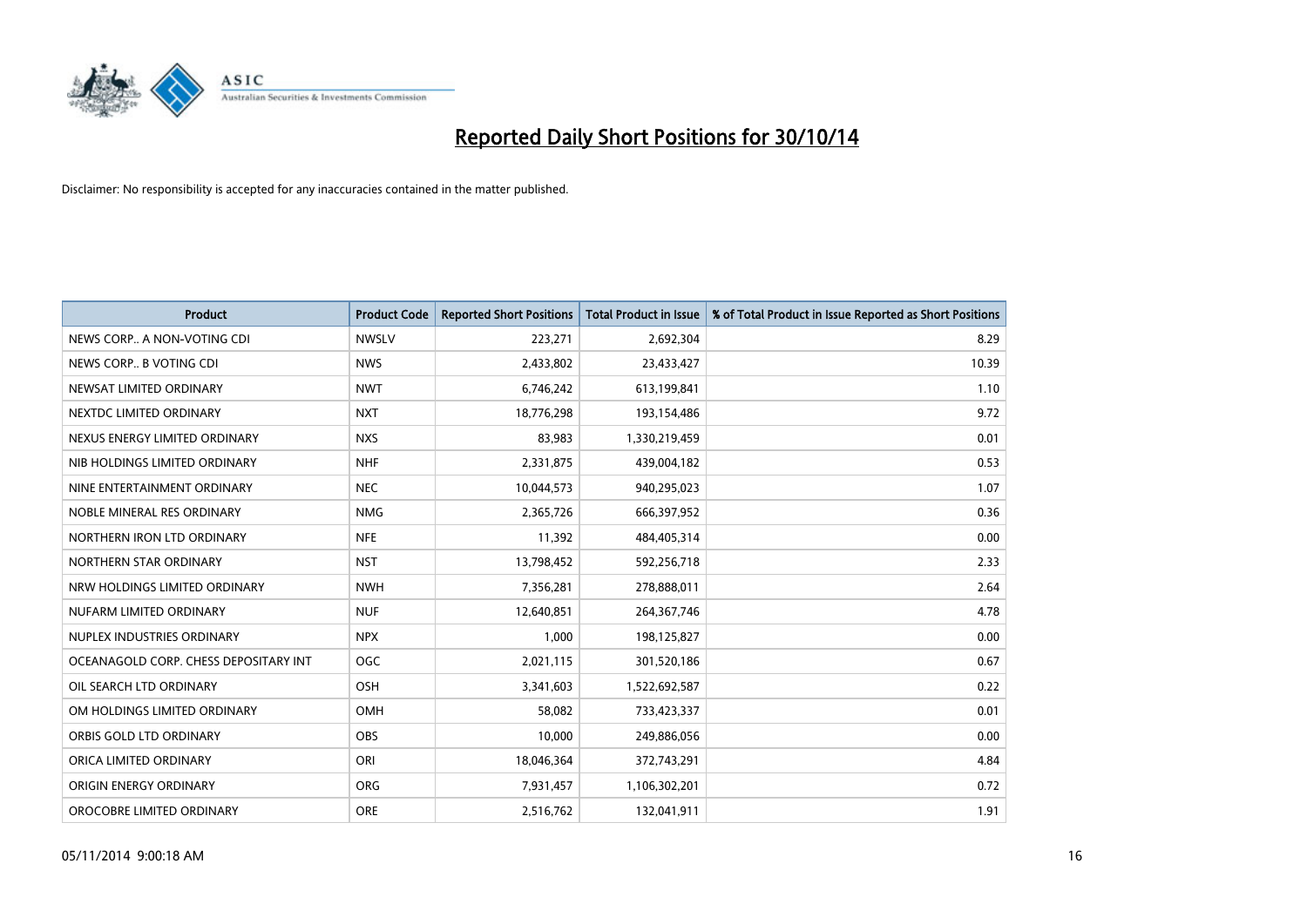

| <b>Product</b>                 | <b>Product Code</b> | <b>Reported Short Positions</b> | <b>Total Product in Issue</b> | % of Total Product in Issue Reported as Short Positions |
|--------------------------------|---------------------|---------------------------------|-------------------------------|---------------------------------------------------------|
| ORORA LIMITED ORDINARY         | <b>ORA</b>          | 7,209,979                       | 1,206,684,923                 | 0.60                                                    |
| OROTONGROUP LIMITED ORDINARY   | ORL                 | 257,130                         | 40,880,902                    | 0.63                                                    |
| OZ MINERALS ORDINARY           | <b>OZL</b>          | 14,857,191                      | 303,470,022                   | 4.90                                                    |
| OZFOREX GROUP LTD ORDINARY     | <b>OFX</b>          | 8,148,724                       | 240,000,000                   | 3.40                                                    |
| <b>PACIFIC BRANDS ORDINARY</b> | <b>PBG</b>          | 67,832,915                      | 917,226,291                   | 7.40                                                    |
| PACT GROUP HLDGS LTD ORDINARY  | <b>PGH</b>          | 2,748,608                       | 294,097,961                   | 0.93                                                    |
| PALADIN ENERGY LTD ORDINARY    | <b>PDN</b>          | 113,012,482                     | 964,894,574                   | 11.71                                                   |
| PANAUST LIMITED ORDINARY       | <b>PNA</b>          | 28,944                          | 636,599,496                   | 0.00                                                    |
| PANORAMIC RESOURCES ORDINARY   | PAN                 | 112,924                         | 322,275,824                   | 0.04                                                    |
| PANTERRA GOLD LTD ORDINARY     | PGI                 | $\mathbf{1}$                    | 822,241,166                   | 0.00                                                    |
| PAPERLINX LIMITED ORDINARY     | <b>PPX</b>          | 44,691                          | 665,181,261                   | 0.01                                                    |
| PAPILLON RES LTD ORDINARY      | <b>PIR</b>          | 112,616                         | 356,976,210                   | 0.03                                                    |
| PATTIES FOODS LTD ORDINARY     | PFL                 | 9,001                           | 139,144,338                   | 0.01                                                    |
| PEET LIMITED ORDINARY          | <b>PPC</b>          | 52,444                          | 434,682,005                   | 0.01                                                    |
| PERPETUAL LIMITED ORDINARY     | <b>PPT</b>          | 1,197,260                       | 46,574,426                    | 2.57                                                    |
| PERSEUS MINING LTD ORDINARY    | PRU                 | 22,260,400                      | 526,656,401                   | 4.23                                                    |
| PHARMAXIS LTD ORDINARY         | <b>PXS</b>          | 501,000                         | 309,637,849                   | 0.16                                                    |
| PHOSPHAGENICS LTD. ORDINARY    | POH                 | 43,750                          | 1,261,965,957                 | 0.00                                                    |
| PLATINUM ASSET ORDINARY        | <b>PTM</b>          | 3,044,058                       | 580,786,282                   | 0.52                                                    |
| PLATINUM AUSTRALIA ORDINARY    | PLA                 | 836,027                         | 504,968,043                   | 0.17                                                    |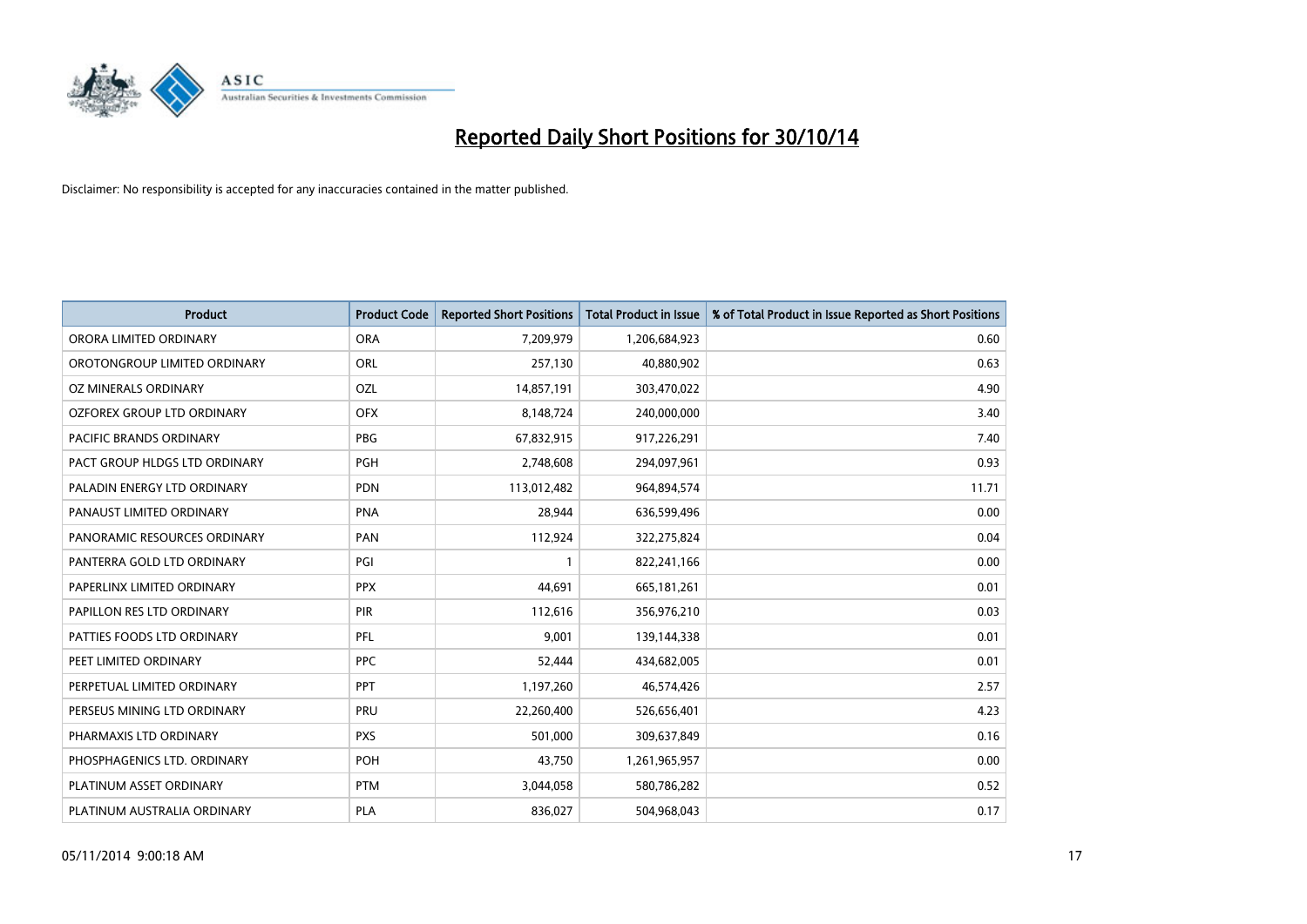

| <b>Product</b>                      | <b>Product Code</b> | <b>Reported Short Positions</b> | <b>Total Product in Issue</b> | % of Total Product in Issue Reported as Short Positions |
|-------------------------------------|---------------------|---------------------------------|-------------------------------|---------------------------------------------------------|
| <b>PMP LIMITED ORDINARY</b>         | <b>PMP</b>          | 27,581                          | 323,781,124                   | 0.01                                                    |
| POSEIDON NICK LTD ORDINARY          | <b>POS</b>          | 825,394                         | 601,024,910                   | 0.14                                                    |
| PRANA BIOTECHNOLOGY ORDINARY        | PBT                 | 2,916,222                       | 488,936,960                   | 0.60                                                    |
| PREMIER INVESTMENTS ORDINARY        | <b>PMV</b>          | 215,966                         | 155,714,874                   | 0.14                                                    |
| PRIMA BIOMED LTD ORDINARY           | <b>PRR</b>          | 132,361                         | 1,258,301,929                 | 0.01                                                    |
| PRIMARY HEALTH CARE ORDINARY        | PRY                 | 26,184,427                      | 512,130,550                   | 5.11                                                    |
| PRIME MEDIA GRP LTD ORDINARY        | <b>PRT</b>          | 1,527,234                       | 366,330,303                   | 0.42                                                    |
| PROGRAMMED ORDINARY                 | <b>PRG</b>          | 179,036                         | 118,651,911                   | 0.15                                                    |
| PURA VIDA ENERGY NL ORDINARY        | <b>PVD</b>          | 41,631                          | 130,130,698                   | 0.03                                                    |
| <b>QANTAS AIRWAYS ORDINARY</b>      | QAN                 | 33,111,713                      | 2,196,330,250                 | 1.51                                                    |
| OBE INSURANCE GROUP ORDINARY        | <b>OBE</b>          | 23,944,215                      | 1,364,945,301                 | 1.75                                                    |
| <b>QUBE HOLDINGS LTD ORDINARY</b>   | QUB                 | 5,554,208                       | 1,054,428,076                 | 0.53                                                    |
| RAMSAY HEALTH CARE ORDINARY         | <b>RHC</b>          | 567,441                         | 202,081,252                   | 0.28                                                    |
| RANGE RESOURCES LTD ORDINARY        | <b>RRS</b>          | 750,000                         | 5,033,728,297                 | 0.01                                                    |
| <b>RCG CORPORATION LTD ORDINARY</b> | <b>RCG</b>          | 285,854                         | 263,808,625                   | 0.11                                                    |
| <b>RCR TOMLINSON ORDINARY</b>       | <b>RCR</b>          | 399,510                         | 139,000,806                   | 0.29                                                    |
| <b>REA GROUP ORDINARY</b>           | <b>REA</b>          | 1,693,192                       | 131,714,699                   | 1.29                                                    |
| RECALL HOLDINGS LTD ORDINARY        | <b>REC</b>          | 6,662,035                       | 313,149,677                   | 2.13                                                    |
| <b>RECKON LIMITED ORDINARY</b>      | <b>RKN</b>          | 1,398,194                       | 112,084,762                   | 1.25                                                    |
| RED 5 LIMITED ORDINARY              | <b>RED</b>          | 174,740                         | 759,451,008                   | 0.02                                                    |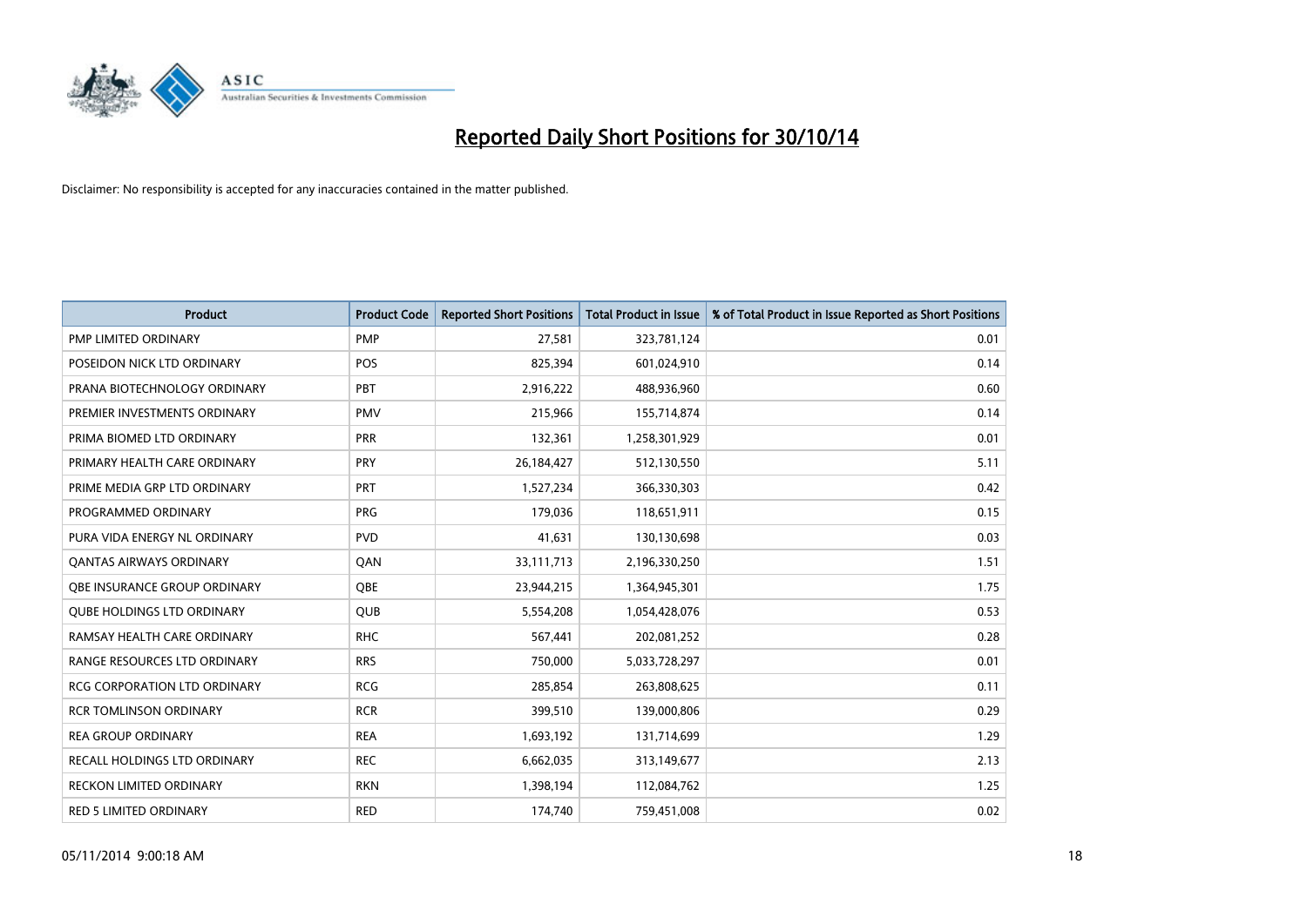

| Product                             | <b>Product Code</b> | <b>Reported Short Positions</b> | <b>Total Product in Issue</b> | % of Total Product in Issue Reported as Short Positions |
|-------------------------------------|---------------------|---------------------------------|-------------------------------|---------------------------------------------------------|
| <b>RED FORK ENERGY ORDINARY</b>     | <b>RFE</b>          | 318,694                         | 501,051,719                   | 0.06                                                    |
| RED RIVER RESOURCES ORDINARY        | <b>RVR</b>          | 158,971                         | 153,360,616                   | 0.10                                                    |
| REDBANK ENERGY LTD ORDINARY         | AEJ                 | 13                              | 786,287                       | 0.00                                                    |
| REED RESOURCES LTD ORDINARY         | <b>RDR</b>          | 2,000                           | 499,453,895                   | 0.00                                                    |
| REGIS HEALTHCARE LTD ORDINARY       | <b>REG</b>          | 160,788                         | 300, 345, 797                 | 0.05                                                    |
| <b>REGIS RESOURCES ORDINARY</b>     | <b>RRL</b>          | 49,586,817                      | 499,781,595                   | 9.92                                                    |
| RESMED INC CDI 10:1                 | <b>RMD</b>          | 34,802,960                      | 1,403,045,440                 | 2.48                                                    |
| RESOLUTE MINING ORDINARY            | <b>RSG</b>          | 10,450,680                      | 641,189,223                   | 1.63                                                    |
| <b>RESOURCE GENERATION ORDINARY</b> | <b>RES</b>          | 1,220                           | 581,380,338                   | 0.00                                                    |
| RETAIL FOOD GROUP ORDINARY          | <b>RFG</b>          | 6,412,466                       | 146,046,559                   | 4.39                                                    |
| REX MINERALS LIMITED ORDINARY       | <b>RXM</b>          | 1,123,056                       | 220,519,784                   | 0.51                                                    |
| RIO TINTO LIMITED ORDINARY          | <b>RIO</b>          | 3,400,912                       | 435,758,720                   | 0.78                                                    |
| ROC OIL COMPANY ORDINARY            | <b>ROC</b>          | 1,463,755                       | 687,618,400                   | 0.21                                                    |
| <b>ROX RESOURCES ORDINARY</b>       | <b>RXL</b>          | 3,222,532                       | 849,673,095                   | 0.38                                                    |
| ROYAL WOLF HOLDINGS ORDINARY        | <b>RWH</b>          | 209,381                         | 100,387,052                   | 0.21                                                    |
| RUBIK FINANCIAL LTD. ORDINARY       | <b>RFL</b>          | 6,163                           | 341,249,914                   | 0.00                                                    |
| RUNGEPINCOCKMINARCO ORDINARY        | <b>RUL</b>          | 8,667                           | 177,653,062                   | 0.00                                                    |
| SAI GLOBAL LIMITED ORDINARY         | SAI                 | 396,892                         | 211,726,802                   | 0.19                                                    |
| SALMAT LIMITED ORDINARY             | <b>SLM</b>          | 101,385                         | 159,812,799                   | 0.06                                                    |
| SAMSON OIL & GAS LTD ORDINARY       | <b>SSN</b>          | 17,184,040                      | 2,837,780,958                 | 0.61                                                    |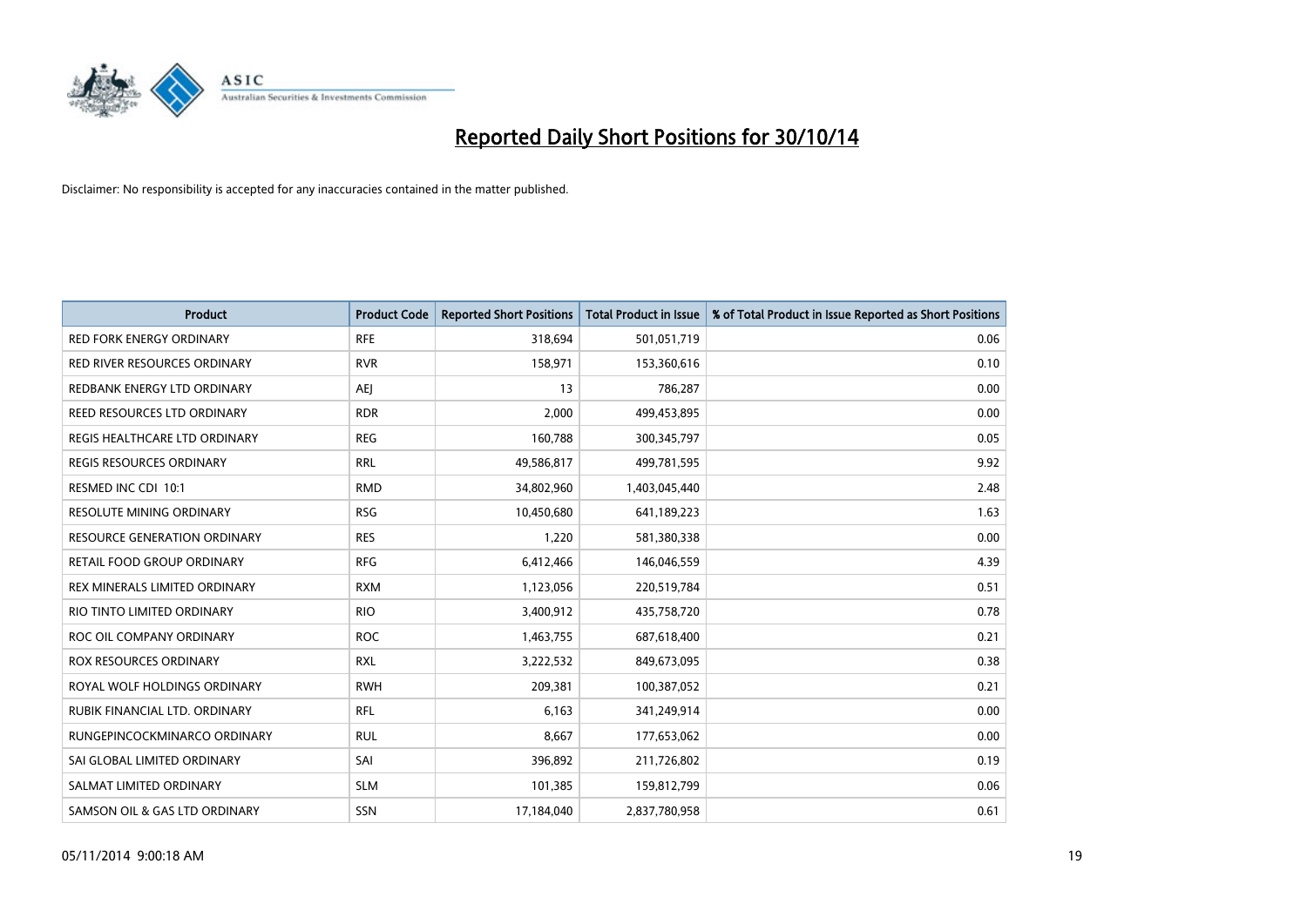

| <b>Product</b>                           | <b>Product Code</b> | <b>Reported Short Positions</b> | <b>Total Product in Issue</b> | % of Total Product in Issue Reported as Short Positions |
|------------------------------------------|---------------------|---------------------------------|-------------------------------|---------------------------------------------------------|
| SANDFIRE RESOURCES ORDINARY              | <b>SFR</b>          | 3,099,275                       | 155,640,968                   | 1.99                                                    |
| SANTOS LTD ORDINARY                      | <b>STO</b>          | 7,165,861                       | 982,267,991                   | 0.73                                                    |
| SARACEN MINERAL ORDINARY                 | <b>SAR</b>          | 4,808,201                       | 792,784,738                   | 0.61                                                    |
| SCA PROPERTY GROUP STAPLED SECURITIES    | <b>SCP</b>          | 18,577,278                      | 648,628,320                   | 2.86                                                    |
| <b>SCENTRE GRP STAPLED</b>               | SCG                 | 30,147,682                      | 5,324,296,678                 | 0.57                                                    |
| SEDGMAN LIMITED ORDINARY                 | <b>SDM</b>          | 1,128,550                       | 227,059,277                   | 0.50                                                    |
| SEEK LIMITED ORDINARY                    | <b>SEK</b>          | 11,865,816                      | 342,335,122                   | 3.47                                                    |
| SELECT HARVESTS ORDINARY                 | <b>SHV</b>          | 1,220,816                       | 70,940,874                    | 1.72                                                    |
| SENEX ENERGY LIMITED ORDINARY            | <b>SXY</b>          | 46,277,960                      | 1,149,657,377                 | 4.03                                                    |
| SERVICE STREAM ORDINARY                  | SSM                 | 30                              | 386,389,873                   | 0.00                                                    |
| SEVEN GROUP HOLDINGS ORDINARY            | <b>SVW</b>          | 1,773,533                       | 300,660,933                   | 0.59                                                    |
| SEVEN WEST MEDIA LTD ORDINARY            | SWM                 | 16,991,509                      | 999,160,872                   | 1.70                                                    |
| SEYMOUR WHYTE LTD ORDINARY               | SWL                 | 40,599                          | 87,647,595                    | 0.05                                                    |
| SG FLEET GROUP LTD ORDINARY              | SGF                 | 64,972                          | 242,691,826                   | 0.03                                                    |
| SIGMA PHARMACEUTICAL ORDINARY            | <b>SIP</b>          | 20,704,791                      | 1,108,086,575                 | 1.87                                                    |
| SILEX SYSTEMS ORDINARY                   | <b>SLX</b>          | 8,974,366                       | 170,467,339                   | 5.26                                                    |
| SILVER CHEF LIMITED ORDINARY             | SIV                 | 31,164                          | 29,640,865                    | 0.11                                                    |
| SILVER LAKE RESOURCE ORDINARY            | <b>SLR</b>          | 26,966,040                      | 503,233,971                   | 5.36                                                    |
| SIMS METAL MGMT LTD ORDINARY             | SGM                 | 14,967,158                      | 204,633,630                   | 7.31                                                    |
| SINGAPORE TELECOMM. CHESS DEPOSITARY INT | SGT                 | 2,606,491                       | 115,837,110                   | 2.25                                                    |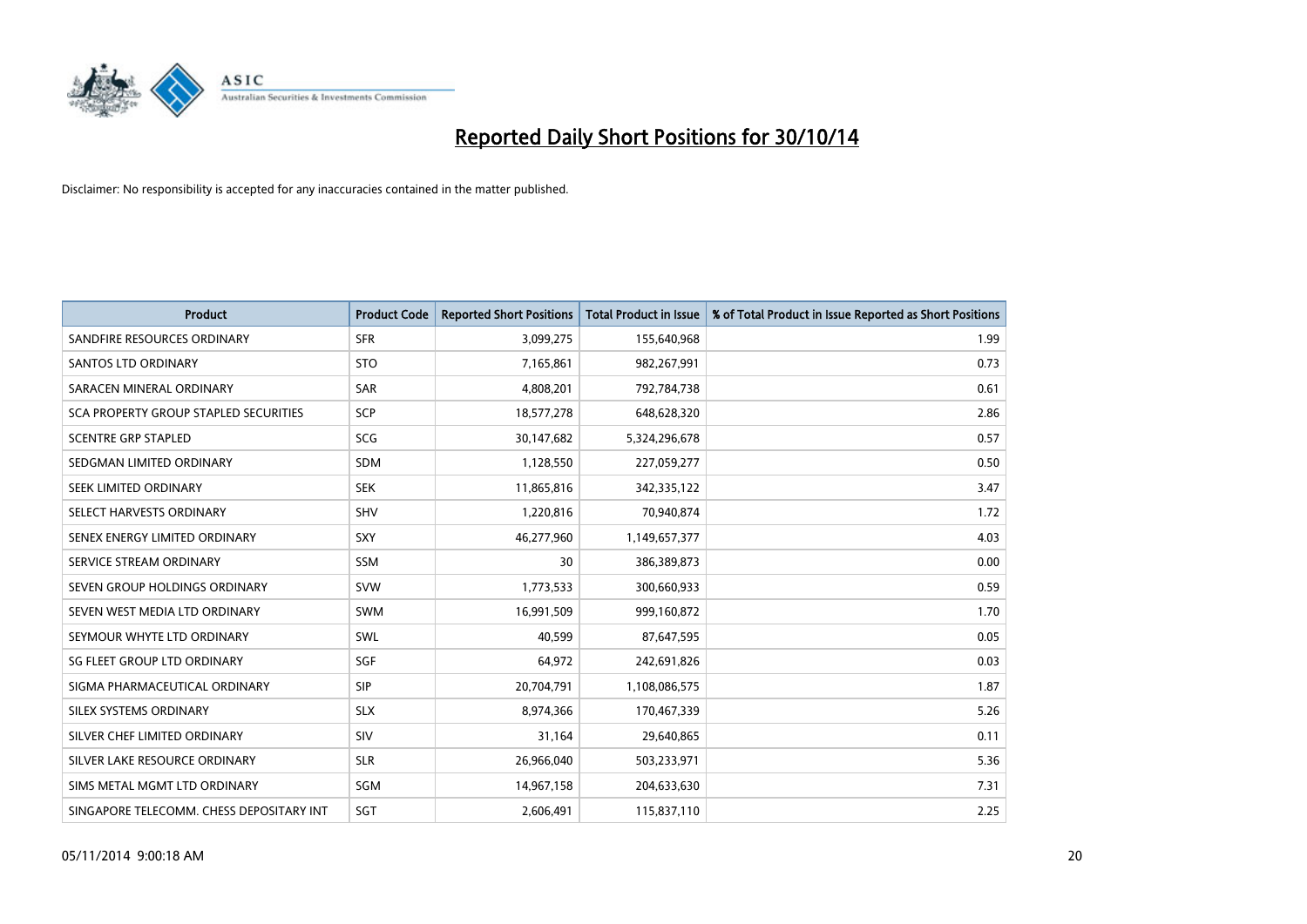

| <b>Product</b>                           | <b>Product Code</b> | <b>Reported Short Positions</b> | <b>Total Product in Issue</b> | % of Total Product in Issue Reported as Short Positions |
|------------------------------------------|---------------------|---------------------------------|-------------------------------|---------------------------------------------------------|
| SINO GAS ENERGY ORDINARY                 | <b>SEH</b>          | 11,570,126                      | 1,541,672,358                 | 0.75                                                    |
| SIRIUS RESOURCES NL ORDINARY             | <b>SIR</b>          | 14,940,566                      | 340,988,269                   | 4.38                                                    |
| SIRTEX MEDICAL ORDINARY                  | <b>SRX</b>          | 64,054                          | 56,524,273                    | 0.11                                                    |
| SKILLED GROUP LTD ORDINARY               | <b>SKE</b>          | 6,721,242                       | 235,753,791                   | 2.85                                                    |
| <b>SKY NETWORK ORDINARY</b>              | <b>SKT</b>          | 11,596,228                      | 389,139,785                   | 2.98                                                    |
| SKYCITY ENT GRP LTD ORDINARY             | <b>SKC</b>          | 8,004,938                       | 592,857,388                   | 1.35                                                    |
| <b>SLATER &amp; GORDON ORDINARY</b>      | SGH                 | 2,918,681                       | 205,744,600                   | 1.42                                                    |
| SMARTGRP CORPORATION ORDINARY            | <b>SIQ</b>          | 174,000                         | 101,461,150                   | 0.17                                                    |
| SMS MANAGEMENT, ORDINARY                 | <b>SMX</b>          | 1,542,483                       | 69,394,537                    | 2.22                                                    |
| SONIC HEALTHCARE ORDINARY                | <b>SHL</b>          | 2,679,948                       | 401,171,556                   | 0.67                                                    |
| SOUL PATTINSON (W.H) ORDINARY            | SOL                 | 11,053                          | 239,395,320                   | 0.00                                                    |
| SP AUSNET STAPLED SECURITIES             | SPN                 | 595,889                         | 3,425,244,162                 | 0.02                                                    |
| SPARK INFRASTRUCTURE STAPLED US PROHIBT. | SKI                 | 12,901,638                      | 1,466,360,128                 | 0.88                                                    |
| SPARK NEW ZEALAND ORDINARY               | <b>SPK</b>          | 13,482,914                      | 1,834,767,958                 | 0.73                                                    |
| SPDR 200 FUND ETF UNITS                  | <b>STW</b>          | 17,406                          | 46,546,865                    | 0.04                                                    |
| SPECIALTY FASHION ORDINARY               | <b>SFH</b>          | 104,449                         | 192,236,121                   | 0.05                                                    |
| SPOTLESS GRP HLD LTD ORDINARY            | <b>SPO</b>          | 29,981,429                      | 1,098,290,178                 | 2.73                                                    |
| ST BARBARA LIMITED ORDINARY              | <b>SBM</b>          | 10,305,228                      | 488,074,077                   | 2.11                                                    |
| STARPHARMA HOLDINGS ORDINARY             | SPL                 | 14,947,321                      | 313,748,388                   | 4.76                                                    |
| STEADFAST GROUP LTD ORDINARY             | <b>SDF</b>          | 9,477,788                       | 503,352,992                   | 1.88                                                    |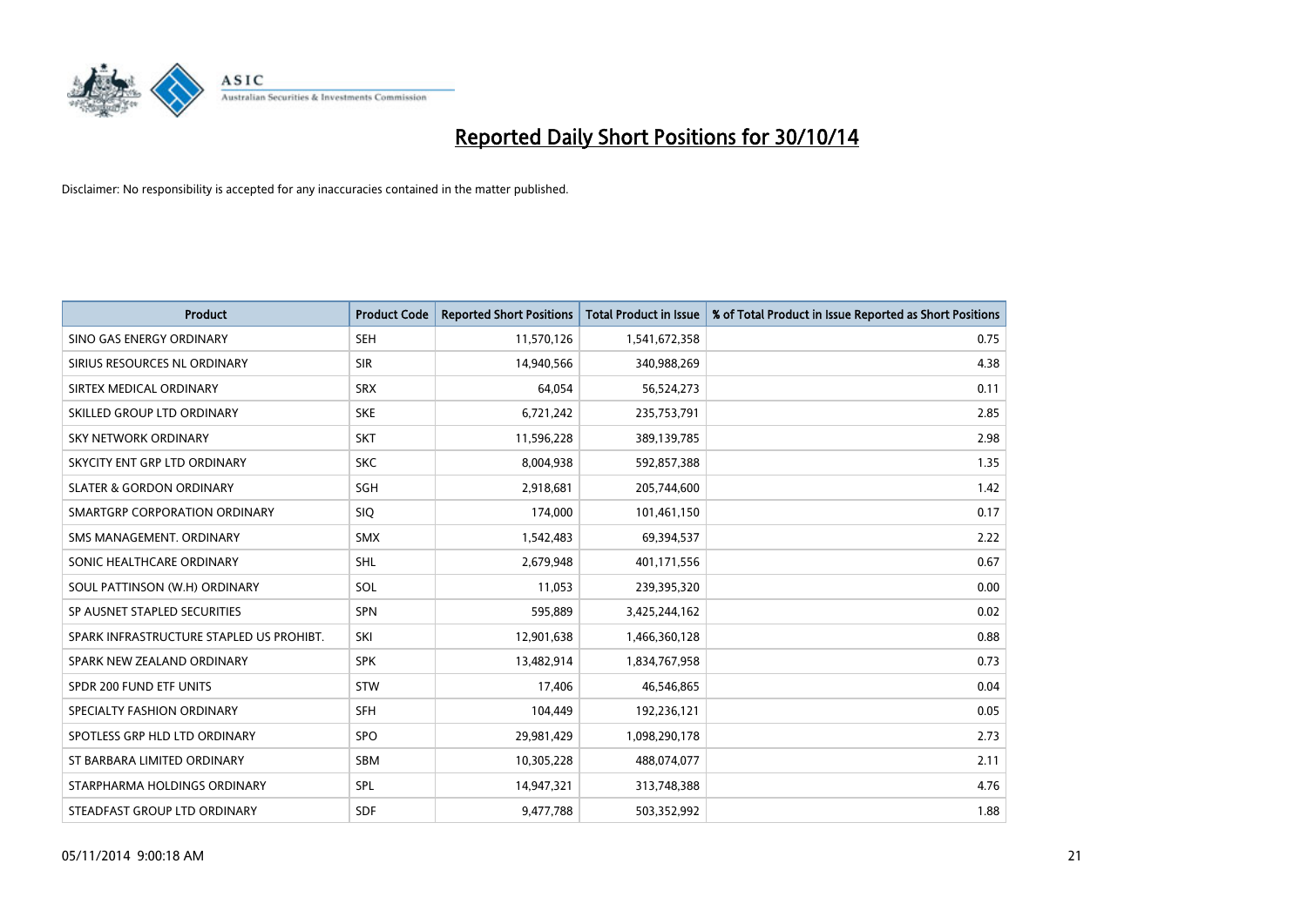

| <b>Product</b>                       | <b>Product Code</b> | <b>Reported Short Positions</b> | <b>Total Product in Issue</b> | % of Total Product in Issue Reported as Short Positions |
|--------------------------------------|---------------------|---------------------------------|-------------------------------|---------------------------------------------------------|
| STH CRS ELECT ENGNR ORDINARY         | <b>SXE</b>          | 5,995                           | 161,523,130                   | 0.00                                                    |
| STHN CROSS MEDIA ORDINARY            | SXL                 | 41,470,915                      | 705,246,986                   | 5.88                                                    |
| STOCKLAND UNITS/ORD STAPLED          | SGP                 | 8,232,936                       | 2,348,746,744                 | 0.35                                                    |
| STRAITS RES LTD. ORDINARY            | <b>SRO</b>          | 20,370                          | 1,217,730,293                 | 0.00                                                    |
| STRIKE ENERGY LTD ORDINARY           | <b>STX</b>          | 4,000                           | 833,330,946                   | 0.00                                                    |
| STW COMMUNICATIONS ORDINARY          | SGN                 | 5,326,550                       | 409,699,000                   | 1.30                                                    |
| SUNCORP GROUP LTD ORDINARY           | <b>SUN</b>          | 7,776,686                       | 1,286,600,980                 | 0.60                                                    |
| SUNDANCE ENERGY ORDINARY             | <b>SEA</b>          | 2,310,184                       | 549,207,339                   | 0.42                                                    |
| SUNDANCE RESOURCES ORDINARY          | SDL                 | 89,512,823                      | 3,082,028,456                 | 2.90                                                    |
| SUNLAND GROUP LTD ORDINARY           | <b>SDG</b>          | 103,677                         | 181,710,087                   | 0.06                                                    |
| SUPER RET REP LTD ORDINARY           | <b>SUL</b>          | 12,323,337                      | 196,897,430                   | 6.26                                                    |
| <b>SWICK MINING ORDINARY</b>         | <b>SWK</b>          | 50,000                          | 216,123,326                   | 0.02                                                    |
| SYD AIRPORT STAPLED US PROHIBIT.     | <b>SYD</b>          | 27,199,700                      | 2,216,216,041                 | 1.23                                                    |
| SYRAH RESOURCES ORDINARY             | <b>SYR</b>          | 4,991,359                       | 164,135,076                   | 3.04                                                    |
| <b>TABCORP HOLDINGS LTD ORDINARY</b> | <b>TAH</b>          | 17,601,291                      | 765,652,364                   | 2.30                                                    |
| TAP OIL LIMITED ORDINARY             | <b>TAP</b>          | 34,372                          | 243,186,639                   | 0.01                                                    |
| TASSAL GROUP LIMITED ORDINARY        | <b>TGR</b>          | 316,832                         | 146,897,115                   | 0.22                                                    |
| TATTS GROUP LTD ORDINARY             | <b>TTS</b>          | 35,891,617                      | 1,445,002,696                 | 2.48                                                    |
| <b>TECHNOLOGY ONE ORDINARY</b>       | <b>TNE</b>          | 2,928,016                       | 308,796,455                   | 0.95                                                    |
| TELSTRA CORPORATION, ORDINARY        | <b>TLS</b>          | 57,836,360                      | 12,225,655,836                | 0.47                                                    |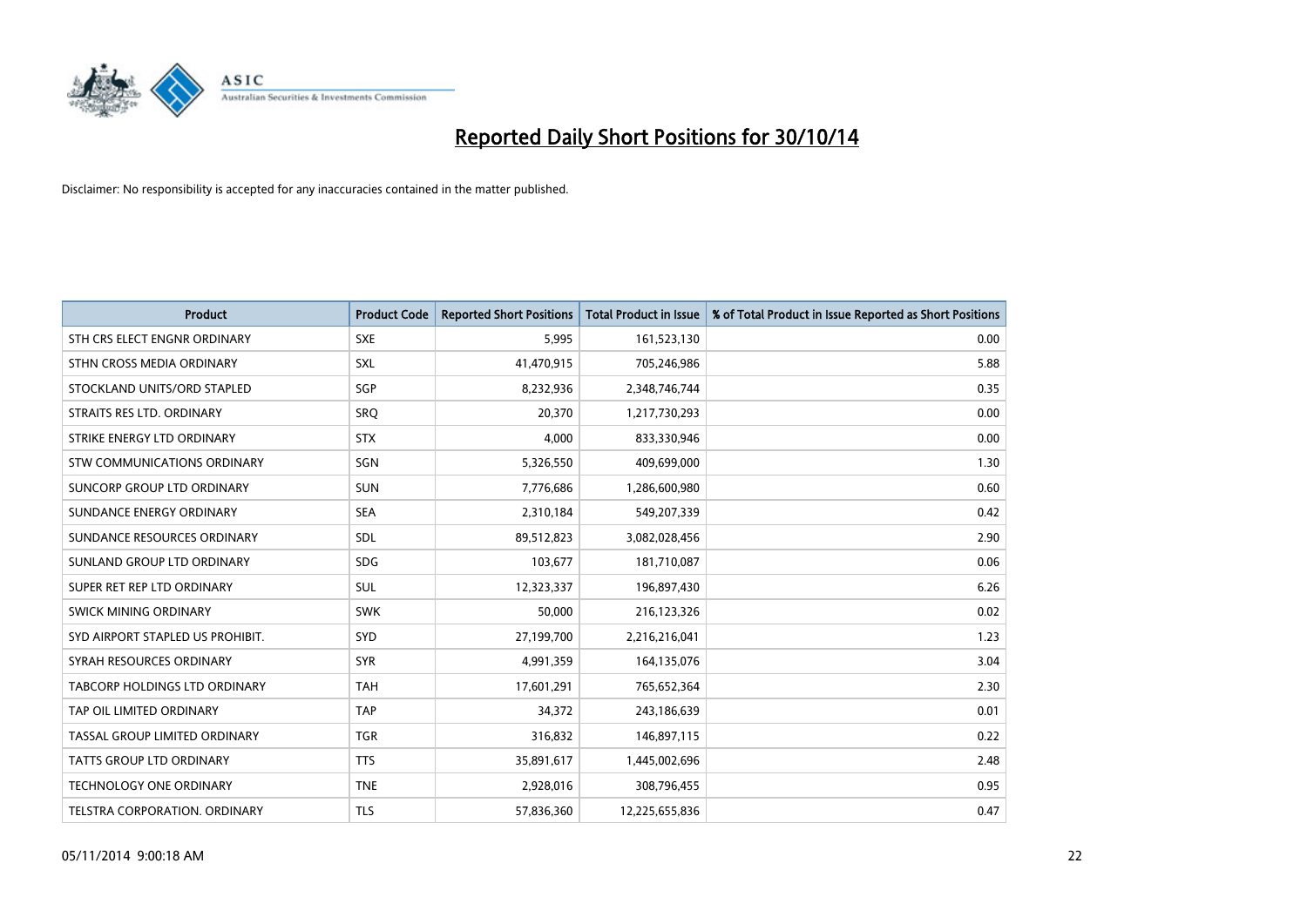

| <b>Product</b>                       | <b>Product Code</b> | <b>Reported Short Positions</b> | <b>Total Product in Issue</b> | % of Total Product in Issue Reported as Short Positions |
|--------------------------------------|---------------------|---------------------------------|-------------------------------|---------------------------------------------------------|
| TEN NETWORK HOLDINGS ORDINARY        | <b>TEN</b>          | 157,833,185                     | 2,630,984,596                 | 6.00                                                    |
| TERANGA GOLD CORP CDI 1:1            | <b>TGZ</b>          | 47,330                          | 73,965,595                    | 0.06                                                    |
| TFS CORPORATION LTD ORDINARY         | <b>TFC</b>          | 5,746,528                       | 325,267,408                   | 1.77                                                    |
| THE REJECT SHOP ORDINARY             | <b>TRS</b>          | 2,233,811                       | 28,844,648                    | 7.74                                                    |
| THINK CHILDCARE EDU ORDINARY         | <b>TNK</b>          | 138,872                         | 39,600,000                    | 0.35                                                    |
| <b>TIGER RESOURCES ORDINARY</b>      | <b>TGS</b>          | 10,461,633                      | 1,143,541,406                 | 0.91                                                    |
| TNG LIMITED ORDINARY                 | <b>TNG</b>          | 470,000                         | 554,783,829                   | 0.08                                                    |
| TOLL HOLDINGS LTD ORDINARY           | <b>TOL</b>          | 20,938,352                      | 717,318,622                   | 2.92                                                    |
| TORO ENERGY LIMITED ORDINARY         | <b>TOE</b>          | 24,295                          | 1,567,784,418                 | 0.00                                                    |
| TOX FREE SOLUTIONS ORDINARY          | <b>TOX</b>          | 2,477,357                       | 133,752,359                   | 1.85                                                    |
| TPG TELECOM LIMITED ORDINARY         | <b>TPM</b>          | 9,703,879                       | 793,808,141                   | 1.22                                                    |
| <b>TRADE ME GROUP ORDINARY</b>       | <b>TME</b>          | 6,995,307                       | 396,913,549                   | 1.76                                                    |
| TRANSFIELD SERVICES ORDINARY         | <b>TSE</b>          | 6,677,082                       | 512,457,716                   | 1.30                                                    |
| TRANSPACIFIC INDUST, ORDINARY        | <b>TPI</b>          | 20,310,971                      | 1,579,648,778                 | 1.29                                                    |
| TRANSURBAN GROUP TRIPLE STAPLED SEC. | <b>TCL</b>          | 20,642,845                      | 1,906,390,878                 | 1.08                                                    |
| <b>TREASURY GROUP ORDINARY</b>       | <b>TRG</b>          | 30,399                          | 23,697,498                    | 0.13                                                    |
| TREASURY WINE ESTATE ORDINARY        | <b>TWE</b>          | 13,153,524                      | 651,261,403                   | 2.02                                                    |
| TROY RESOURCES LTD ORDINARY          | <b>TRY</b>          | 5,522,637                       | 195,265,161                   | 2.83                                                    |
| <b>UGL LIMITED ORDINARY</b>          | UGL                 | 18,572,479                      | 166,511,240                   | 11.15                                                   |
| UNILIFE CORPORATION CDI 6:1          | <b>UNS</b>          | 370,000                         | 277,673,970                   | 0.13                                                    |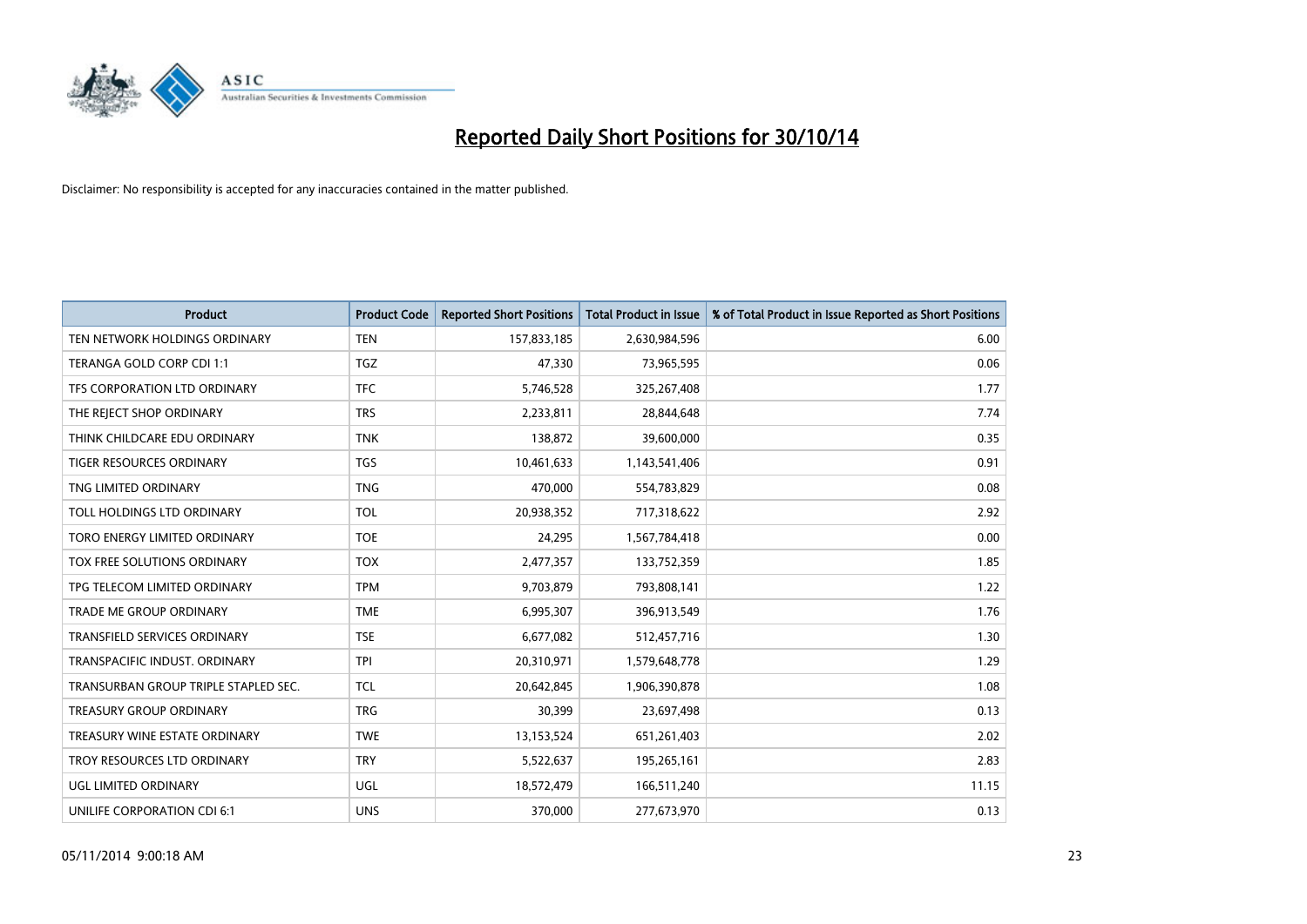

| <b>Product</b>                       | <b>Product Code</b> | <b>Reported Short Positions</b> | <b>Total Product in Issue</b> | % of Total Product in Issue Reported as Short Positions |
|--------------------------------------|---------------------|---------------------------------|-------------------------------|---------------------------------------------------------|
| UNITY MINING LTD ORDINARY            | <b>UML</b>          | 319,871                         | 1,133,122,711                 | 0.03                                                    |
| UXC LIMITED ORDINARY                 | <b>UXC</b>          | 2,528,438                       | 329,728,102                   | 0.77                                                    |
| <b>VEDA GROUP LTD ORDINARY</b>       | <b>VED</b>          | 15,470,609                      | 842,055,406                   | 1.84                                                    |
| <b>VENTURE MINERALS ORDINARY</b>     | <b>VMS</b>          | 238,000                         | 287,320,170                   | 0.08                                                    |
| <b>VILLAGE ROADSHOW LTD ORDINARY</b> | <b>VRL</b>          | 537,828                         | 159,509,459                   | 0.34                                                    |
| <b>VIRGIN AUS HLDG LTD ORDINARY</b>  | <b>VAH</b>          | 51,517,648                      | 3,524,912,131                 | 1.46                                                    |
| <b>VIRTUS HEALTH LTD ORDINARY</b>    | <b>VRT</b>          | 3,953,279                       | 79,847,678                    | 4.95                                                    |
| VISION EYE INSTITUTE ORDINARY        | <b>VEI</b>          | 1,586,666                       | 178,737,431                   | 0.89                                                    |
| VISTA GROUP INTERNAT ORDINARY        | VGI                 | 1,000                           | 79,813,089                    | 0.00                                                    |
| <b>VOCATION LTD ORDINARY</b>         | <b>VET</b>          | 11,031,409                      | 230,000,000                   | 4.80                                                    |
| <b>VOCUS COMMS LTD ORDINARY</b>      | <b>VOC</b>          | 571,858                         | 104,803,018                   | 0.55                                                    |
| WAM CAPITAL LIMITED ORDINARY         | <b>WAM</b>          | 50,250                          | 345,405,201                   | 0.01                                                    |
| WARRNAMBOOL CHEESE ORDINARY          | <b>WCB</b>          | 19                              | 56,098,797                    | 0.00                                                    |
| <b>WATPAC LIMITED ORDINARY</b>       | <b>WTP</b>          | 2,525                           | 189,258,397                   | 0.00                                                    |
| <b>WDS LIMITED ORDINARY</b>          | <b>WDS</b>          | 462,064                         | 144,740,614                   | 0.32                                                    |
| WEBJET LIMITED ORDINARY              | <b>WEB</b>          | 1,473,121                       | 79,397,959                    | 1.86                                                    |
| <b>WESFARMERS LIMITED ORDINARY</b>   | <b>WES</b>          | 8,040,566                       | 1,143,274,951                 | 0.70                                                    |
| WESTERN AREAS LTD ORDINARY           | <b>WSA</b>          | 16,568,853                      | 232,580,131                   | 7.12                                                    |
| WESTERN DESERT RES. ORDINARY         | <b>WDR</b>          | 2,490,070                       | 620,049,919                   | 0.40                                                    |
| WESTERN DESERT RES. RIGHTS 31-MAR-14 | <b>WDRR</b>         | 17,835                          | 120,009,662                   | 0.01                                                    |